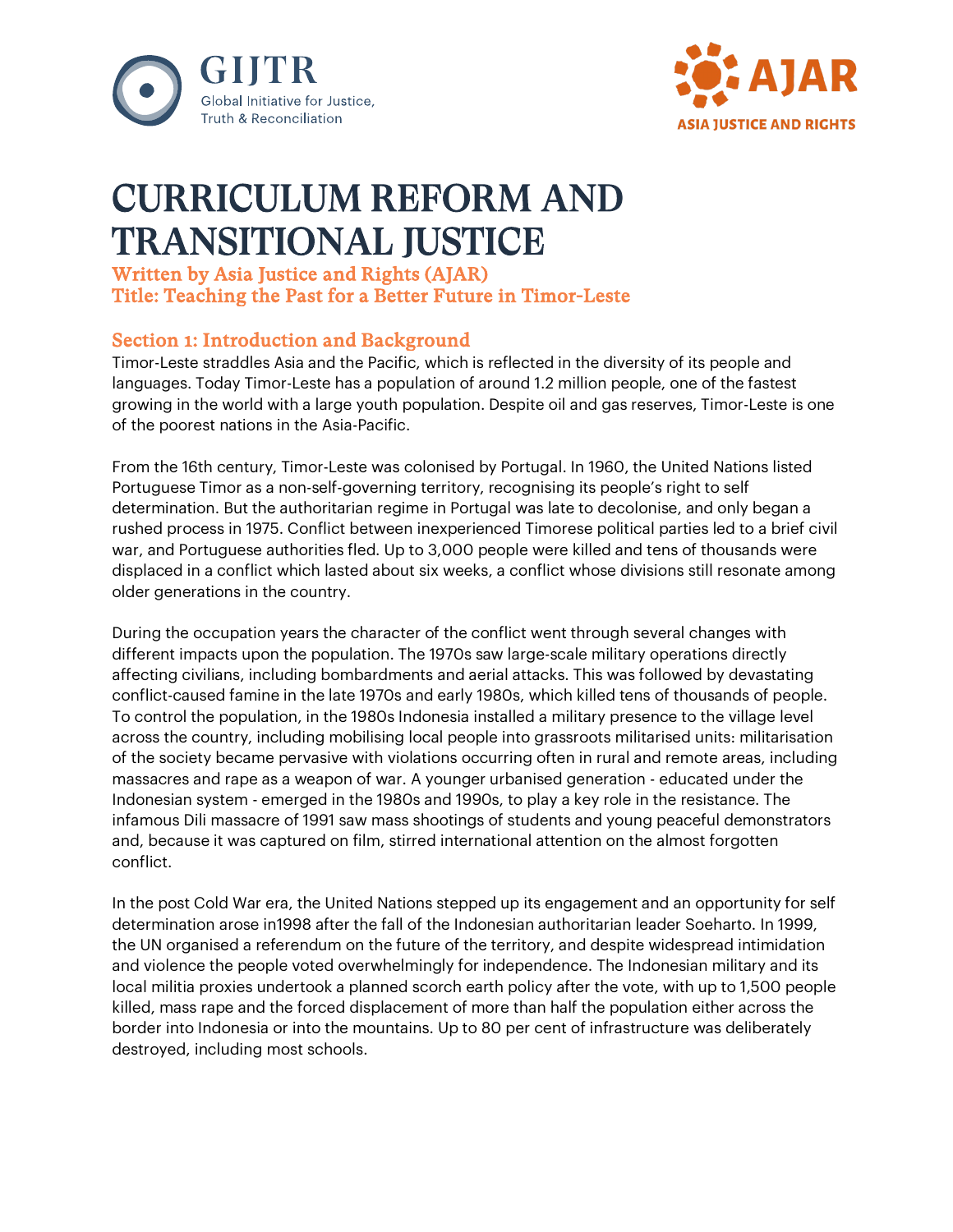



Under intense pressure the Indonesian military withdrew, the UN established a peacekeeping mission and transitional administration which operated until 2002 when independence was restored. In 24 years of conflict, human rights violations resulted in at least 100,000 people killed, rape perpetrated on a mass scale, political imprisonment and torture, abduction of children, and a wide range of abuses of social, cultural and economic rights.

The country faced an internal crisis in 2006, when widespread violence broke out in the capital Dili amid violent tensions within a factionalised military and between the military and police. Youth martial arts groups, many with political affiliations, rapidly escalated violence in the capital. More than 30 people lost their lives, tens of thousands of people were displaced and there was widespread destruction in Dili. Violence was largely limited to the capital, but the crisis shook the young nation.

## History of Education System and School Curriculum Prior to Reconciliation-Oriented Reforms

During 450 years of Portuguese colonial rule, education was severely neglected and was effectively reserved for elite participation. Portugal regarded East Timor as an integral part of its empire. Moreover, for much of the 20th century Portugal was ruled by an authoritarian regime and its education system reflected this. There was no higher education in the territory. National languages were banned from schools (and other government functions); indigenous identity and culture was denigrated with a government "caste" policy meaning that a person was regarded as an "assimilado", and of a higher social status, if they learned Portuguese. The Catholic Church operated a small number of schools.

From the 1980s Indonesia greatly expanded education in the territory, implementing its national system and curricula. Primary and secondary schools were built across the territory. Large numbers of teachers came from Indonesia. However, there was a strong perception that the purpose of the system was the "Indonesianisation" of the population. The language of instruction was Indonesian. The Catholic Church also operated a number of primary and secondary schools, which were required to teach the Indonesian curricula. In the 1980s, students were sent to Indonesian universities and in 1988 the first university was established in East Timor. Indonesia also banned national languages from the education system and other government services.

In 1999, with the violent withdrawal of the Indonesian military and administration, the country's infrastructure was devastated and government services became non-existent. Up to 90 per cent of schools had been destroyed or severely damaged in the departing rampage of violence, there was an exodus of Indonesian teachers. The Indonesian curriculum, which had been in place for 20 years, was no longer relevant.

Under the UN transitional administration, emergency measures were undertaken to get the education system up and running. Emergency repairs were undertaken to destroyed and damaged schools. UNICEF, the UN's children agency, assisted with emergency curricula development and international NGOs and donors assisted to stand up a make-shift system including some teacher training for a new cadre of teachers, many of them with low levels of education themselves.

Upon the restoration of independence in 2002, the Timorese government launched a national development plan across all sectors, with new objectives and strategies for education. It faced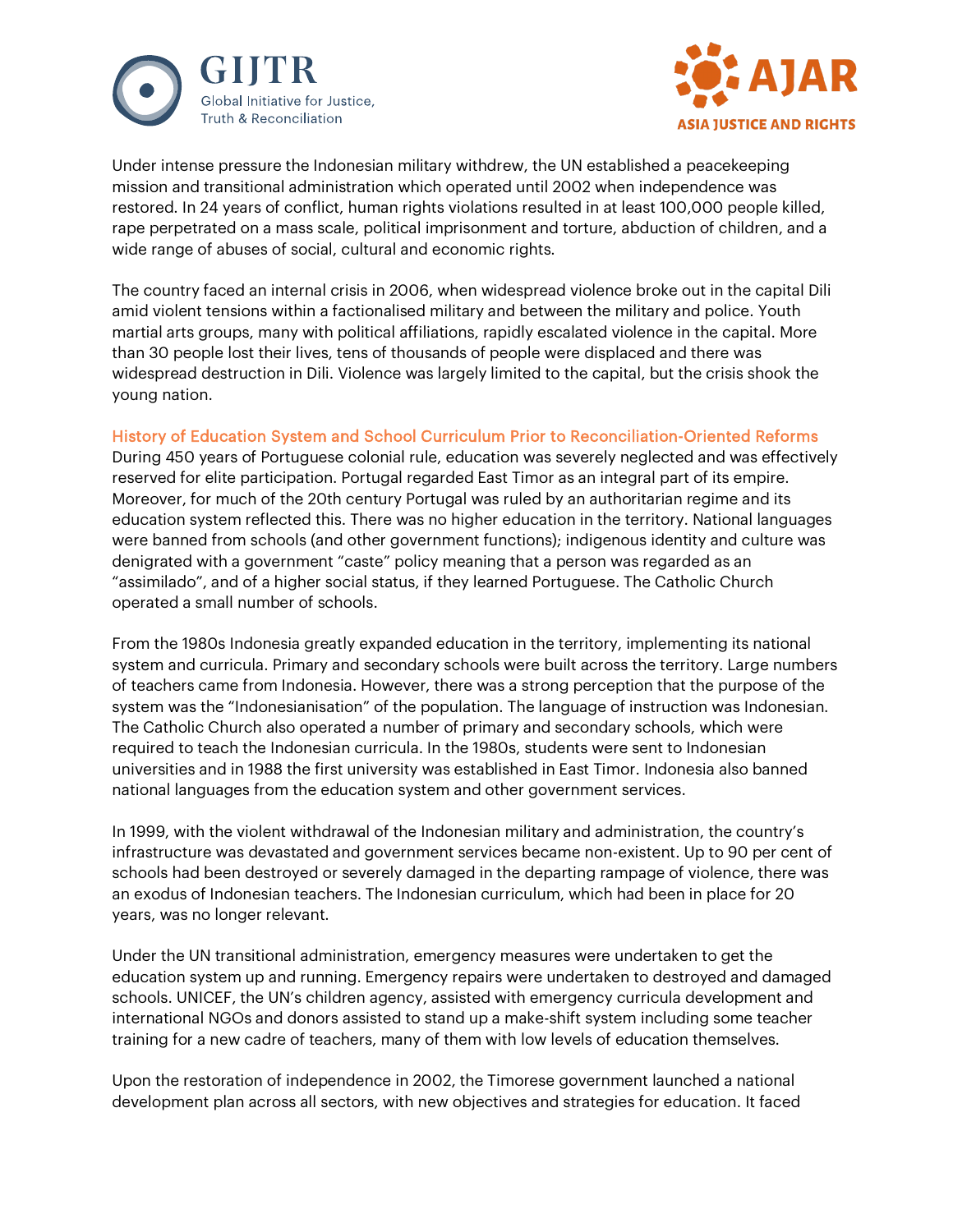



massive challenges to establish all aspects of an education system across the country. Curricula development was one among many priorities - for example, rebuilding schools, recruiting, retaining and training teachers, standardising the official language of Tetun, and increasing enrolment and retention of students especially girls. Teacher training largely took the form of Portuguese language training, as it was decided that Portuguese was to be the main language of instruction despite the fact that nearly all teachers and students could not speak the language. Increasing both the reach and the quality of education were fundamental objectives.

The new education ministry was committed to develop "a curriculum appropriate to East Timor's contemporary needs, encouraging the development of cultural identity, and stressing the importance of the values of democracy, self-sufficiency, national unity and non-discrimination."

The initial focus was to develop curricula for basic education, at this time the first six years of education.

## Pathways and Processes of Reconciliation

During the turbulent period of 1998 and 1999, the Catholic Church played an important role in trying to promote reconciliation between pro-independence and pro-Indonesian political leadership. Ultimately this did not prevent the campaign of mass violence of 1999.

Immediately upon the withdrawal of Indonesia, a major priority was to assist the 300,000 Timorese who had fled the country to return, if they wished. UN agencies, international and national NGOs and religious organisations assisted with this work.

The Commission for Reception, Truth and Reconciliation (CAVR) was the major national initiative to address the legacy of more than 24 years of mass human rights violations and to promote reconciliation, especially between Timorese. In the aftermath of the 1999 violence, Timorese human rights activists and civil society organisations advocated for a truth commission and gained support of political parties. Recognised under the new constitution of independent Timor-Leste, the CAVR operated between 2001-2005.

The CAVR mandate covered both the period of the early brief civil war between Timorese and the years of conflict with Indonesia. The commission gave fundamental priority to assisting to restore the dignity of victims of human rights violations. It recorded nearly 8,000 testimonies from survivors, held more than 60 public hearings (many televised and radio broadcast), and conducted more than 200 community reconciliation hearings in all districts, to assist the reintegration of former relatively low-level pro-Indonesian militia members and community-level reconciliation.

The CAVR made more than 200 recommendations in its final report, *Chega! (Enough!)*, encompassing ongoing work to secure and promote peace, justice and reconciliation and respect for human rights - including work in the formal education system as well as more broad human rights and peace education and promotion.

For its headquarters, the CAVR rehabilitated a former political prison from the Portuguese and Indonesian eras. When the CAVR completed its work, this centre became a museum and human rights research centre as well as home to the CAVR archives.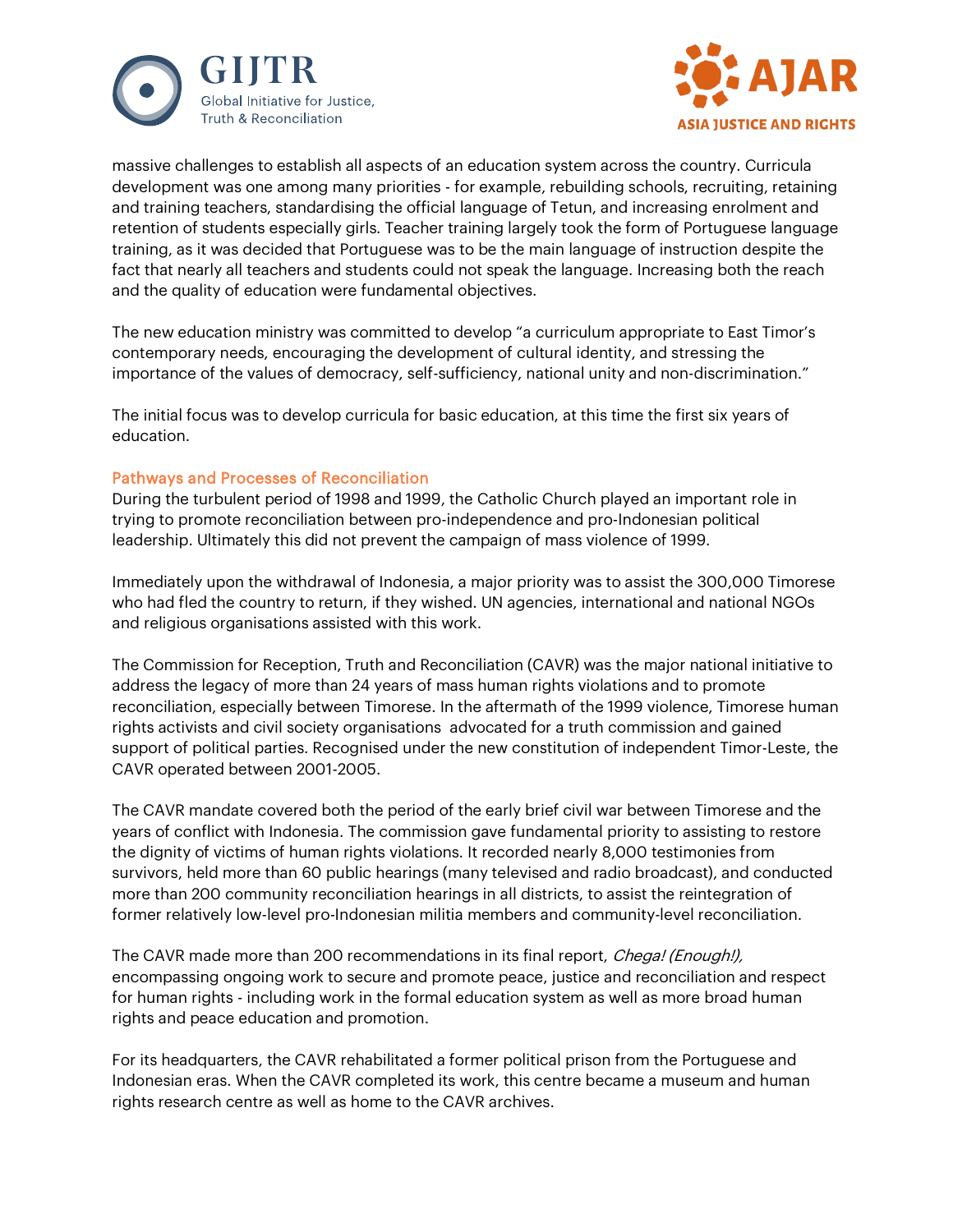



Implementation of the CAVR recommendations has been slow, and very partial to date. Civil society, including victims' groups, led advocacy for follow up and in 2017 a reinvigorated national process began with the establishment of the *Centro Nacional Chega!* (CNC) within the Prime Minister's Office, to coordinate implementation across government and other relevant organisations.

After the CAVR completed its work, a bilateral Commission on Truth and Friendship (CTF) was jointly established by the governments of Timor-Leste and Indonesia, operating between 2006-8. The CTF's mandate focused on violations in 1999 and its investigative work was based essentially on desk review of previous commissions and inquiries rather than original research or engaging victims and communities. As the name suggests, a major objective was to promote good relations between the two countries though this was largely limited to the political leadership level as the commission did not engage with the population of either country. It submitted a final report titled Per Memoriam ad Spem (From Memory to Hope). There has been limited follow up, at the political rather than community level.

Following the crisis of 2006, many initiatives were undertaken to restore stability and promote peace within the community. Many programs were initiated to engage in dialogue with youth, especially in Dili, including martial arts groups which had been involved in violence. The government, national and international NGOs, religious organisations, and the UN all supported activities. In 2008 at a national youth peace festival, then President and Nobel Peace laureate Jose Ramos Horta announced the initiative of Dili as a City of Peace, largely as a response to the 2006 crisis. This led to a 2009 national dialogue with young people seeking to bridge the generational gap that was evident during the 2006 crisis, and led to a series of national sporting and cultural events promoting youth participation, opportunity and peace between 2009-2012.

The annual cycling Tour de Timor began, and in 2010 involved a Festival of Peace where villages along the 450km route held local cultural and sporting events to promote peace. Dili's first "Run for Peace" was held in 2010, with thousands of participants. This developed into an annual marathon along with shorter runs, promoting mass participation. Some described the introduction of these large-scale participatory sporting events as national group therapy, helping heal resentments and give hope. Many of these initiatives continue today as annual events.

# Section 2: Reforms and Innovations

## Formal and Informal Education and Curriculum Reforms

In the years immediately following independence, education efforts focused on rebuilding school infrastructure, replenishing and developing the depleted teaching force, and getting children back to school. There was a strong focus on basic education, the first six years of schooling, through the 2000s.

Early curricula interventions remained dependent on foreign assistance, in particular when in 2004- 5 the government partnered with a Portuguese university to develop curricula for Years 1-12. However, this dependency on foreign leadership in curricula development, in addition to the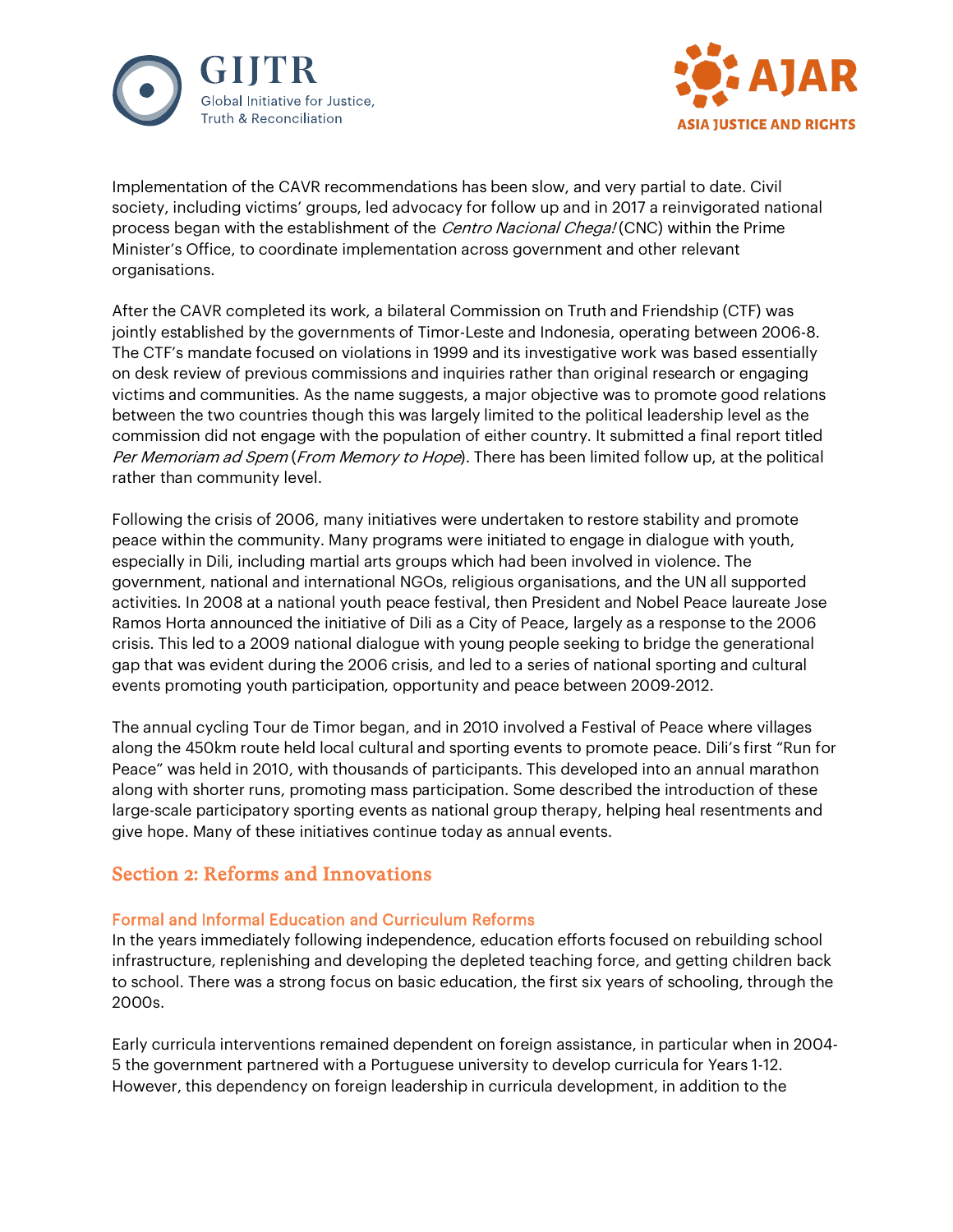



nascent state of indigenous reference and education materials more generally, led to curricula minimally adapted to Timorese culture, history and conditions.

In addition, through the 2000s a number of initiatives by NGOs and even the United Nations created materials. However, in many of these instances a challenge of adequate engagement with the Education Ministry was not overcome, and many initiatives were not formally adopted. For example, in 2008 the human rights team of the UN peacekeeping mission developed stronger human rights curricula material, but with limited pick up by the Ministry.

In 2010, the government launched its National Development Strategy 2010-2030, committing to a major overhaul of the education system, including developing new curricula for all classes as well as quality teaching and learning materials. Implementation of this vision has been slow.

In 2013, the government began the process of curricula reform for years 1-6. This was the first time the Timorese Ministry of Education led the curricula process, and the first time a uniquely Timorese curricula was being developed to be supported by content relevant to Timorese culture, history, and the environment. The Ministry team undertook broad consultation to develop the curricula, including with teachers, civil society, development partners, religious leaders, veterans, academics and other national figures.

Social sciences are introduced into the curricula for Years 4-6, which is the framework for human rights. The CAVR final report, *Chega!*, was utilised in both the curricula and learning materials.

While the new curricula for basic education was being introduced between 2015-17, the revision of curricula for Years 7-12 began. This included the subjects of human rights, civic education and history under the social sciences rubric. Both the Centro Nacional Chega and human rights consultants have been involved in preparations of draft curricula and materials. However, since 2017 Timor-Leste has had three changes of government including considerable flux among senior personnel in the Ministry of Education. As personnel and policies change, the revised curricula is yet to be finalised and students in Years 7-12 still use curricula created by the Portuguese university in 2004-5.

At university level, in 2018 the regional human rights NGO, Asia Justice and Rights, developed a university curricula and teaching materials on Transitional Justice, focusing on the measures taken in relation to Timor-Leste since 1999 to pursue truth, justice and reconciliation including court trials in Indonesia and Timor-Leste, the CAVR and the CTF. There are plans to introduce an accredited human rights curricula at university level.

## Role of History, Arts, Culture and Human Rights Education in Post-Conflict Curricula

Social sciences enter the curricula in Years 4-6, and it is under this rubric that subjects such as civic education and human rights are incorporated.

History as a subject has proven difficult to develop. Not uncommonly in a post-conflict context, there remains the question of who writes this history, what is included in it and what perspectives it should take. There is still no History faculty at the national university, and the relative dearth of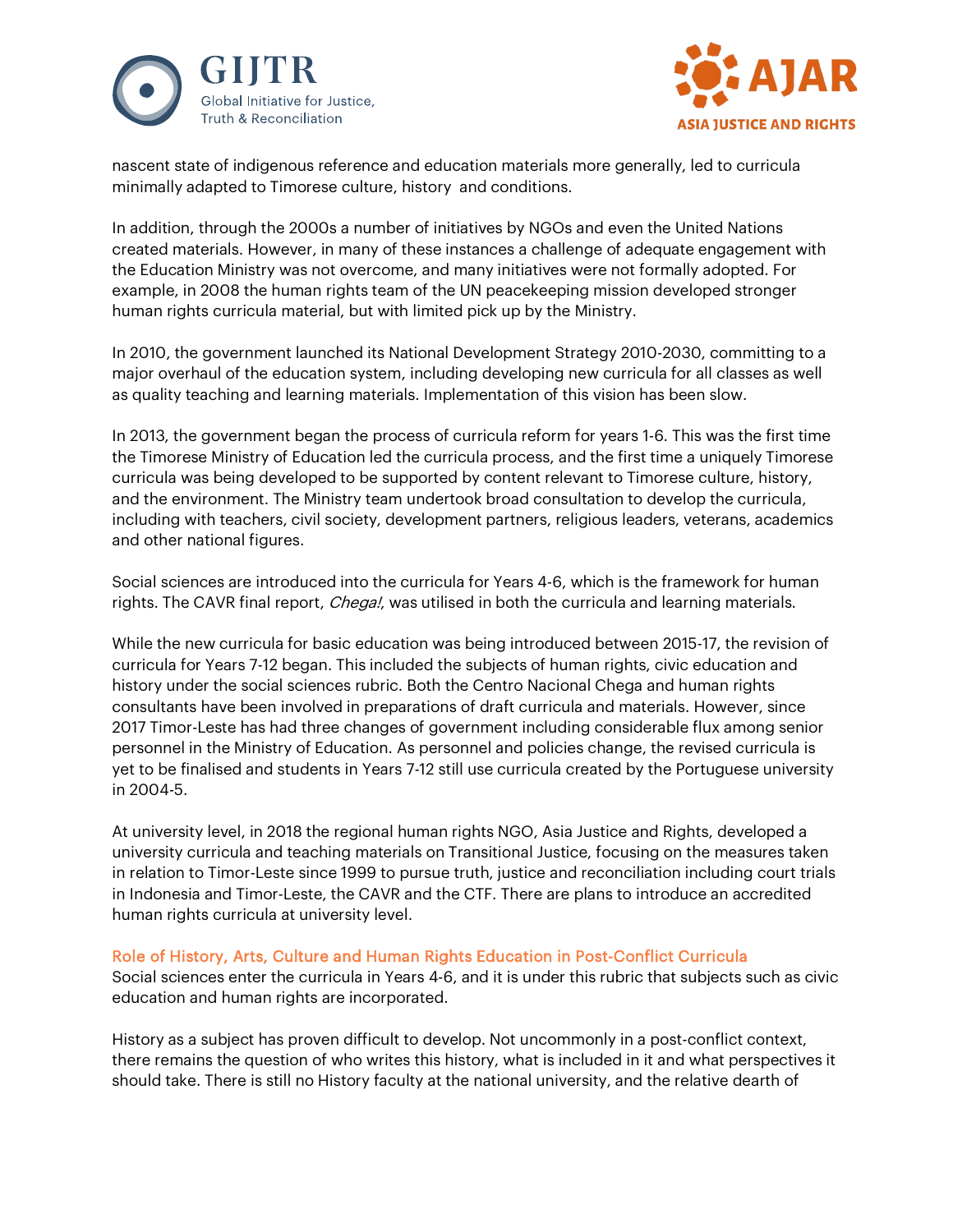



Timorese historians at this early stage of the young nation contributes to the lack of development of national materials.

The final report of the CAVR, Chega!, remains the single-most significant national resource in this regard, in particular because it is based on more than 8,000 personal testimonies of lived experience. *Chega!* has been utilised in the revised Year 4-6 curricula, lesson plans and learning materials, focusing on areas of the colonial era until the second world war, the independence struggle and occupation years and human rights and solidarity. It is yet to be incorporated into curricula or official materials for Years 7-12 or for systematic university learning and research. (See below for civil society and CNC development of educational materials based on *Chega!* and distribution to schools).

At university level there have been some initiatives. In 2007, the State university, UNTIL, established the Institute for Peace and Conflict Studies within the faculty of Social and Political Science - in part as a response to the 2006 Dili crisis after students and teachers conducted conflict resolution dialogues. In 2019, UNTIL partnered with the European Union to establish the Global Campus on Human Rights. UNPAZ - the private University of Peace - has established a faculty of human rights. In 2020, UNPAZ partnered with the NGO ACbit to host a human rights exhibition based on *Chega!* materials (see below). Especially at UNPAZ, Chega! Has been sourced by many students in their research papers and theses.

Also in 2018, AJAR launched a School of Human Rights and Social Justice (Activist School), providing 6-month courses on human rights, both contemporary and those related to transitional justice for historic violations. It utilises *Chega!* as a core teaching resource. The school targets postschool young people and emphasises inclusiveness and equity in enrolments, promoting participation by students from remote communities, women, children of victims of historic human rights abuses and others from marginalised communities such as LGBTQI and disabled people.

## Development of Resources and Initiatives

When the CAVR completed its work at the end of 2005, the President established a small secretariat to publish and disseminate its final report and related materials, as well as manage its extensive archives and premises. Initial materials included the 2,500 page report itself (in English, Indonesian and Portuguese, but not yet Tetun), plus a short 1-volume version and a series of booklets providing first-person testimonies from the seven national public hearings. Film and radio versions of the report were also produced. While the Chega! Report was delivered to the President in 2005, it took some years to develop the final report in the three languages for publication and dissemination and some momentum was lost.

## Centro Nacional Chega!

In 2017, after years of advocacy by NGOs and victims groups, that Centro Nacional Chega! was established by Decree Law to coordinate government implementation of the CAVR recommendations. The CNC is part of the Office of the Prime Minister, and with its official legal mandate it coordinates with all relevant government Ministries including Education.

An important first step was to develop a policy paper and then sign memoranda of understanding with all the key ministries, so they would engage with us. It took one and a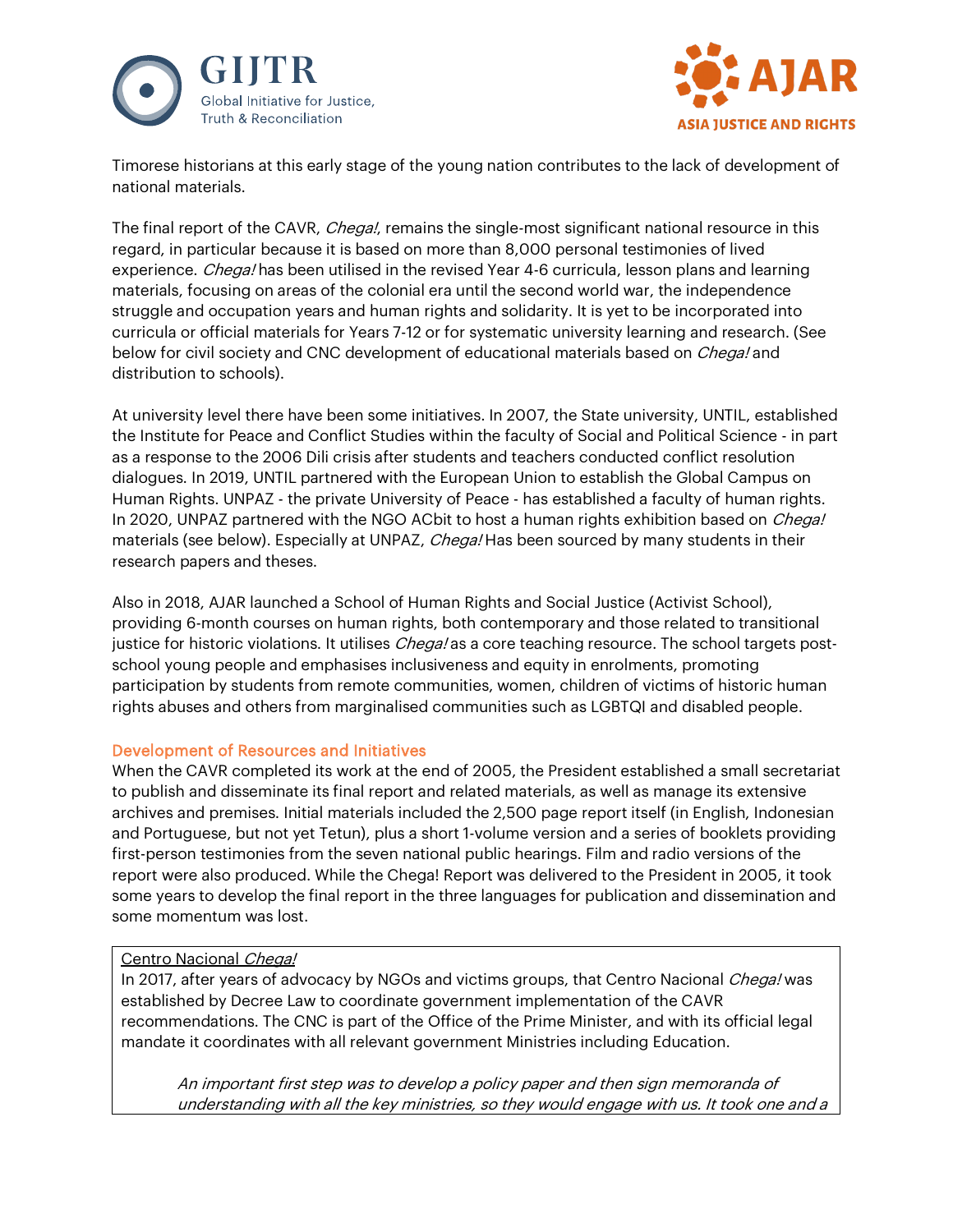



half years to achieve this. With the Education Ministry, the MoU focuses on CNC assistance to integrate Chega! Into the curricula and to coordinate extra curricula activities with schools. Hugo Fernandes, director CNC (17 September 2021)

The CNC is based in the former headquarters of the CAVR. Today, CNC operates student and public education tours, with installations and exhibitions as well as presentations. It also houses the CAVR archives.

When I visited CNC, I learnt a lot of things that I have not known before such as the history from Portuguese to Indonesian occupation years which caused suffering and pain to many Timorese people and was a very cruel history … when I entered the dark prison cell, without any light, I was unable to see: I felt aware of the people who were punished in that place and their suffering, their hunger, but also their effort to survive even in that pain. When I visited that place, I felt proud to be a Timorese who can understand a little about the country's history. Ernia Gorrete Lay Ximenes, student visitor to the CNC (2 October 2021)

When I entered to the dark cell, without light, I started to imagine if I was the person who is in that prison for many years. I have no idea if I could survive it. As a youth and a human, I think that this kind of punishment shouldn't happen. These experiences make me more aware that the process for independence was very tough, a very long process and which required such sacrifices. Francelino Octavio Gaiola da Costa, student visitor to the CNC (2 October 2021)

The CNC has worked with the Ministry of Education to review the Years 4-6 curricula, and to develop the new Years 7-12 curricula (both of which are pending sign off by the Ministry). The CNC has expanded distribution of the *Chega!* report and related materials to schools, creating and providing the *Chega!* Library, a growing collection of learning materials being developed from the report. It is creating a TV animation based on the *Chega!* comic books.

In 2019 the CNC with the Education Ministry introduced the annual national *Chega!* Schools Quiz, for schools throughout the country, where students compete based on questions related to Timor-Leste's history and human rights documented in *Chega!* The competition climaxes each year with finals in the capital televised nationally.

The CNC is continuing to develop new programs. In 2020, we introduced the "Transmission of Memories" project, supporting schools to have students record oral histories from their family members about the conflict era. Later this year, we will host a Chega! Camp with 300 students from around the country, holding human rights training and commemorative events. Hugo Fernandes, director CNC (17 September 2021)

NGOs and civil society organisations played an important role in the period between the closure of the CAVRin 2005 and the establishment of the CNC in 2017, and continue to implement innovative and creative programs related to historic memory, education and support for survivors of violations.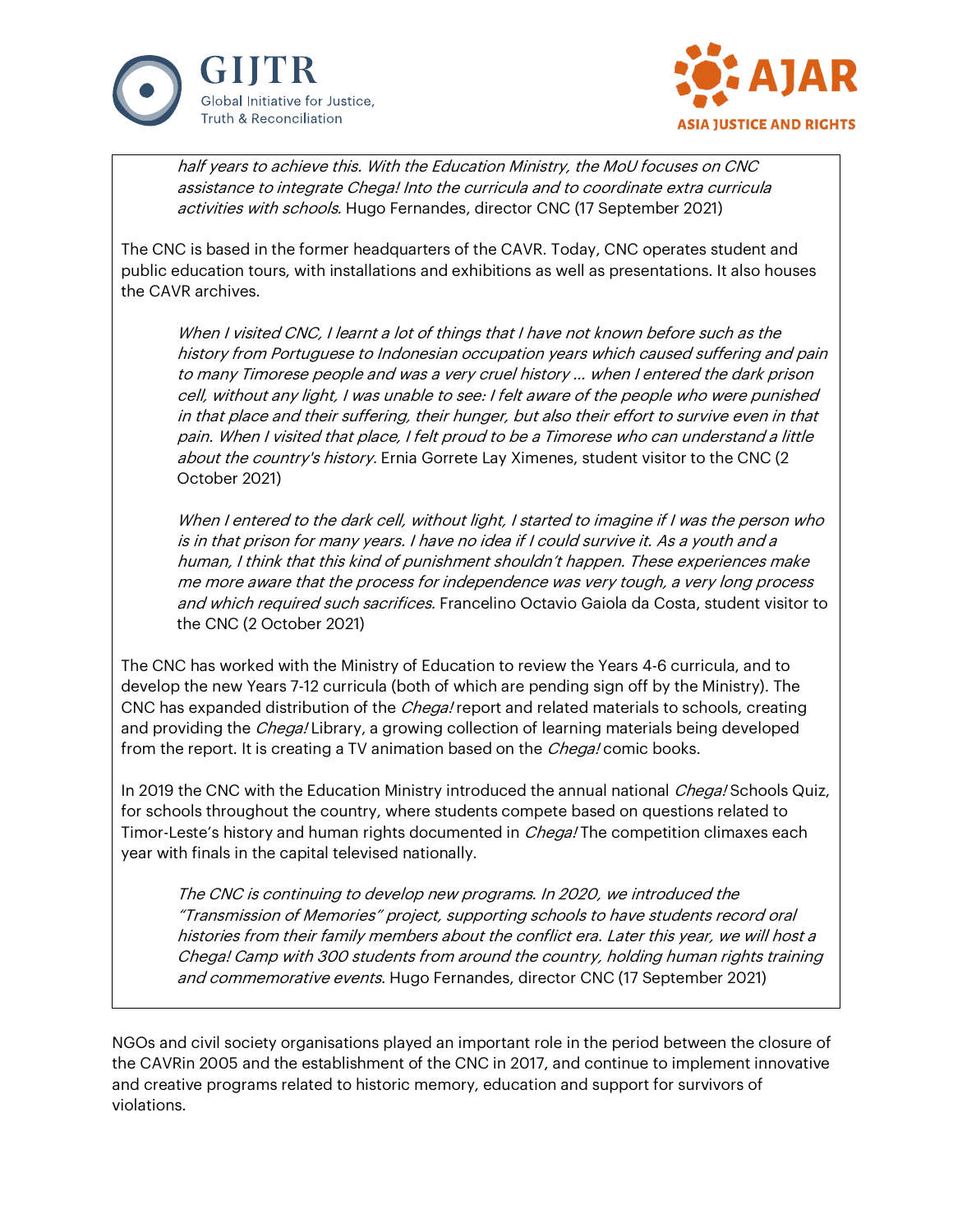



In 2007, the international NGO International Center for Transitional Justice (ICTJ) began working with Timorese victims groups to socialise the *Chega!* report to district communities. It also worked with victims' groups to conduct school visits to the former CAVR premises with educational activities focused on *Chega!* In 2011, it developed *Chega!* Mobile, a mobile exhibition depicting the main findings and recommendations of the report to tour to district and remote communities - this mobile exhibition is still in use across districts by the local NGO ACbit (Chega! Ba Ita - Chega! Is Ours).

In 2011 ICTJ worked with local teachers and human rights experts to develop a 5-volume comic book version of the *Chega!* report for youth audiences, published in the national language Tetun as well as Portuguese. This popular version continues to be reproduced and disseminated in schools by the CNC.

When ICTJ closed down its Timor-Leste program, AJAR helped to establish a national NGO ACbit carried on this work. ACbit is a rare example of a national NGO being established following a truth and reconciliation commission, with the specific mission of seeing its recommendations implemented and its legacy expanded. It was formed at a time when there was a real lack of government action.

ACbit created a teachers' manual and gave training to primary teachers for the Years 4-6 curricula. It conducts school educational visits to the former CAVR premises as well as other sites of significance related to human rights, and takes *Chega!* Mobile to district and rural communities.

ACbit has worked with government ministries and UN Women on the Resolution 1325 Women Peace and Security action plan, highlighting the *Chega!* recommendations on reconciliation in this work. ACbit increasingly focuses its programs in district and remote communities, with a strong emphasis on empowering women survivors. ACbit takes a violence against women framework and applies it to working with survivors of historic violations. It seeks to help women survivors take control of their stories and restore their agency.

ACbit's ongoing participatory research with women survivors of historic violence is utilised to advocate for greater public education about women's experiences during the armed conflict to combat misperceptions that lead to victim-blaming and marginalisation of female victims of sexual violence. Programs are expanding local level history telling associated with women's experiences during the past conflict, as well as facilitating women survivors to participate in national level commemorative events for historic days. ACbit and AJAR played a significant role in advocating for the establishment of the CNC:

AJAR works very closely with ACbit. One of the achievements of ACbit is the result of their push for an official follow-on institution to the CAVR, the CNC. Now that the CNC is up and running, it is adopting and expanding some of the ACbit and other NGO programs like school visits and the wider dissemination of the Chega! popular report. ACbit can focus more on its participatory research with women survivors, and work in rural and district communities as AJAR also develops its human rights education work. Jose Luis de Oliveira, AJAR (15 September 2021)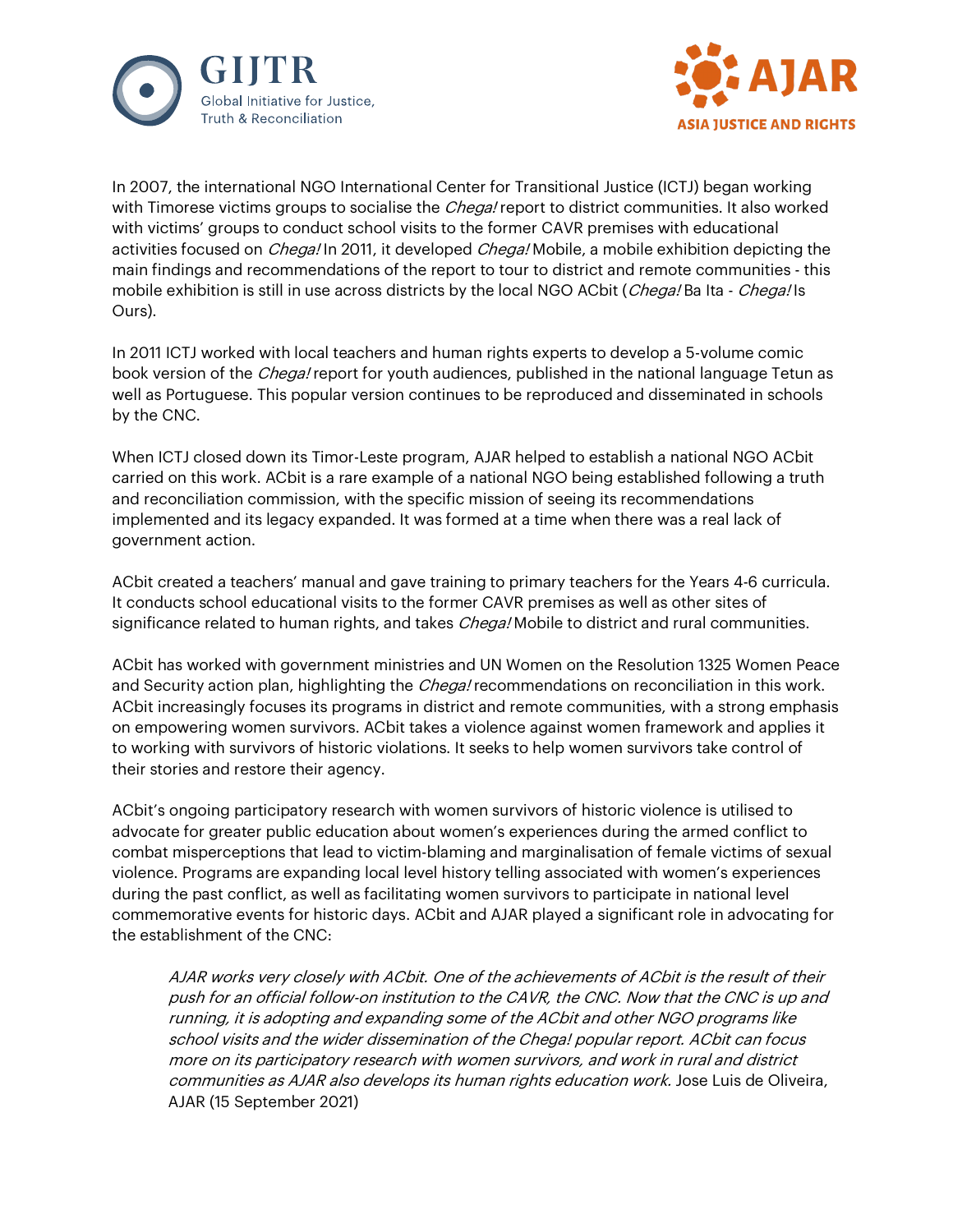



Six examples of creative, innovative educational work include:

• *Pirilampu:* women survivors participatory theatre, music and popular publication: Pirilampu (Tetun for fireflies) was a creative project with women survivors of human rights abuses, involving theatre, Hip Hop and traditional music, as well as the publication of a popular comic-style book of women's experiences and resilience during the conflict years.

In 2017 ACbit held a national workshop with over 130 women survivors from all districts focused on sharing stories of their experiences, as well as expressive activities such as music and dance. From this emerged the story of one woman, Olga, who was trapped one night hiding in the forest during the war years - and who managed to escape soldiers by following the flickering light of the forest fireflies. Working with theatre specialists as well as young Timorese musicians, women survivors created a participatory theatre performance held in the former prison that was the CAVR premises. Young musicians performed specially created Hip Hop songs, and women survivors played traditional music and sang. Audience members re-enacted the escape through the forest following the light of the fireflies.

When we shared our own stories this helped lift us from our own frustrations and feelings of sickness. When we shared what we experienced and felt, our hearts were more peaceful and we could live our daily lives with our families better … We felt happy and very excited when the youths, both men and women, participated in Pirilampu. Because they had the opportunity to hear our history, so that they can avoid conflict and never again suffer the way we did in the past. Josefa Adão da Silva, woman survivor and former prisoner in the Comarca Balide (CNC premises.) (7 October 2021)

What I remember the most about the program is when they told their painful stories … what hit me the most was that the strong women always got such cruel treatment from the Indonesian military … We heard that there were only men who were punished in prison, but actually the Pirilampu stories showed that women also experienced the same thing … when I heard the women survivors tell their painful stories … I felt very upset … on the other hand, I felt proud and excited because they were strong and brave enough to share their experiences … Celestina de Almeida, student participant/audience member. (7 October 2021)

Pirilampu, the performance and the book, not only recognised the suffering of women in the conflict, it celebrated the resilience of these women survivors which was the small light in the dark night. Manuela Pereira, ACbit (17 September 2021)

The performance was conducted on 7 December, the anniversary of the Indonesian invasion. ACbit brought women participants from all districts, who were also given places of honour in official government commemorations of the solemn day during their visit to the capital.

**District walking tours, local conflict history, Baucau:** To better engage with often marginalised survivors in rural and district communities, and to foster better understanding the impact of the conflict in local areas, ACbit developed "district walking tours". ACbit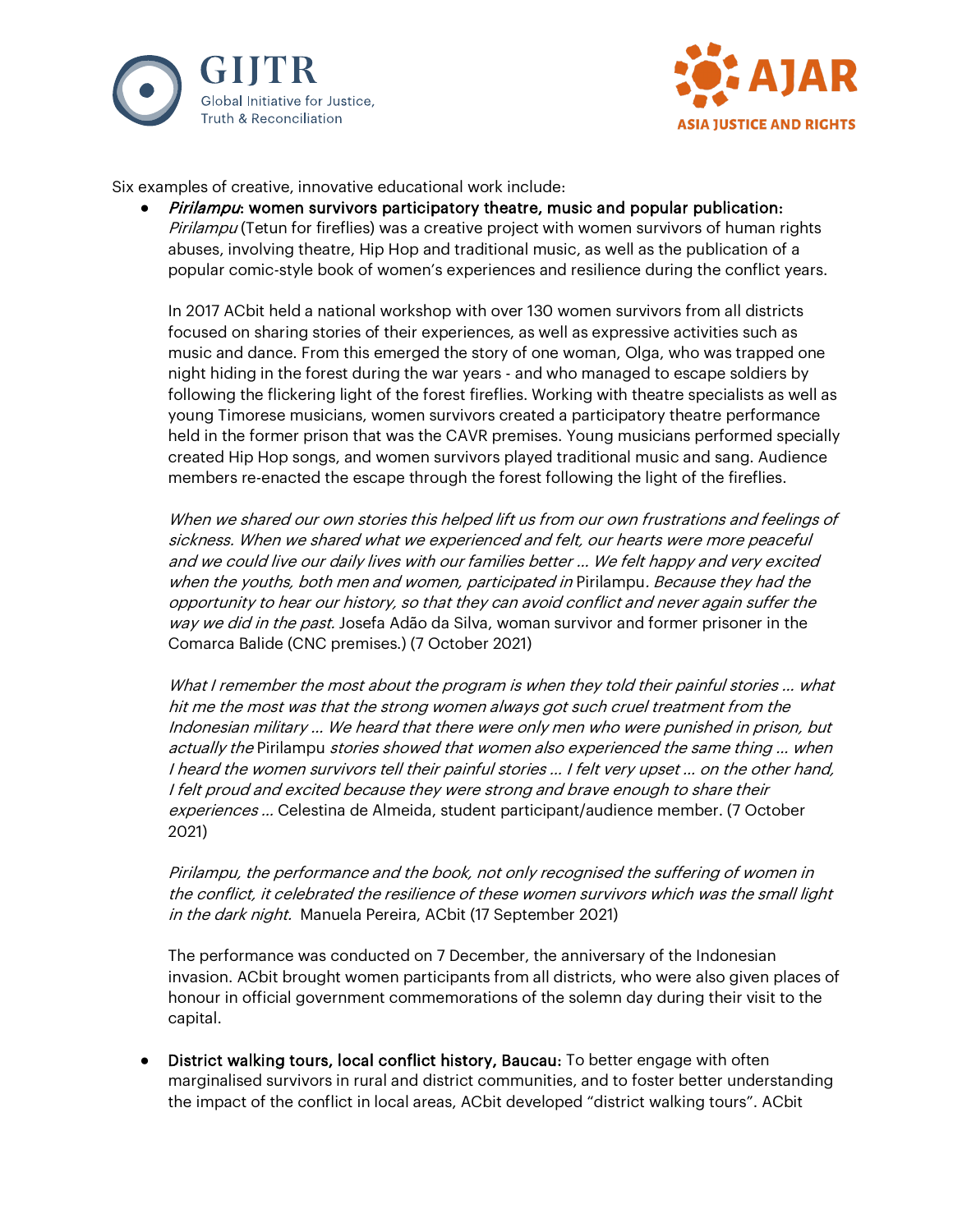



works with local survivors of abuses and local organisations to map sites of significance in relation to local human rights history, and survivors lead walking tours of community members holding discussions of events during the conflict.

In 2018 in the eastern city of Baucau, the district walking tour was developed with women survivors. On 8 March, International Women's Day, the tour led women survivors, students and community members throughout the town to sites that were known as well as others less well known where violence was committed against women. Women shared their stories at different locations, and community members were encouraged to share their stories of the conflict period. Students and young people participated, with a focus on crossgenerational learning. The aims included developing solidarity with women survivors of violence, especially to counter stigma and victim-blaming of survivors of sexual violence as well as their children, and to listen to their aspirations.

Women told youth and other community members about the places they were taken and abused. There is the notorious Hotel Flamboyan which was a torture centre. But there were other places people were not aware of. As the group walked through the town a woman stopped everyone at a pharmacy store and told them that this was where she had been taken and abused. No-one knew of this. The woman felt empowered to speak as she was with other women who had shared their stories. Manuela Pereira, ACbit (1 October 2021)

The walking tour was preceded by two days of the *Chega!* Mobile exhibition and a one-day non-violence workshop for local youth. ACBit partnered with local women's organisations, the Catholic Church's Peace and Justice Commission, the local administration as well as the UNDP and UN Women.

Marabia. A local *Chega!* Interactive exhibition: bringing *Chega!* back to the community: In 2019, ACbit collaborated with the regional human rights NGO AJAR to work with community members from the village of Marabia, situated in the hills above the capital Dili, to create a localised exhibition of the *Chega!* report on events which occurred there in 1980. This followed years of engagement with community members, who felt strongly that their experiences were little understood outside their village.

In 1980 the Indonesian military cracked down on village members who had risen up in defiance of the occupation at a time when the military thought that resistance was pacified. The brutal response saw many killed and disappeared, others exiled for years to the prison island, Atauro, as well as widespread sexual violence. These events were little known in the national conscience until the CAVR conducted research with the community and documented the local history from first-hand accounts.

ACBit worked with a creative artist to develop an interactive exhibition highlighting sections of the Chega! report on Marabia, including testimonial accounts. The exhibition was installed in the village for five days, and people came from surrounding communities and the capital to see it and to listen to survivors recount their experiences. ACbit organised student tours and engagement with local community members. ACbit also took survivors to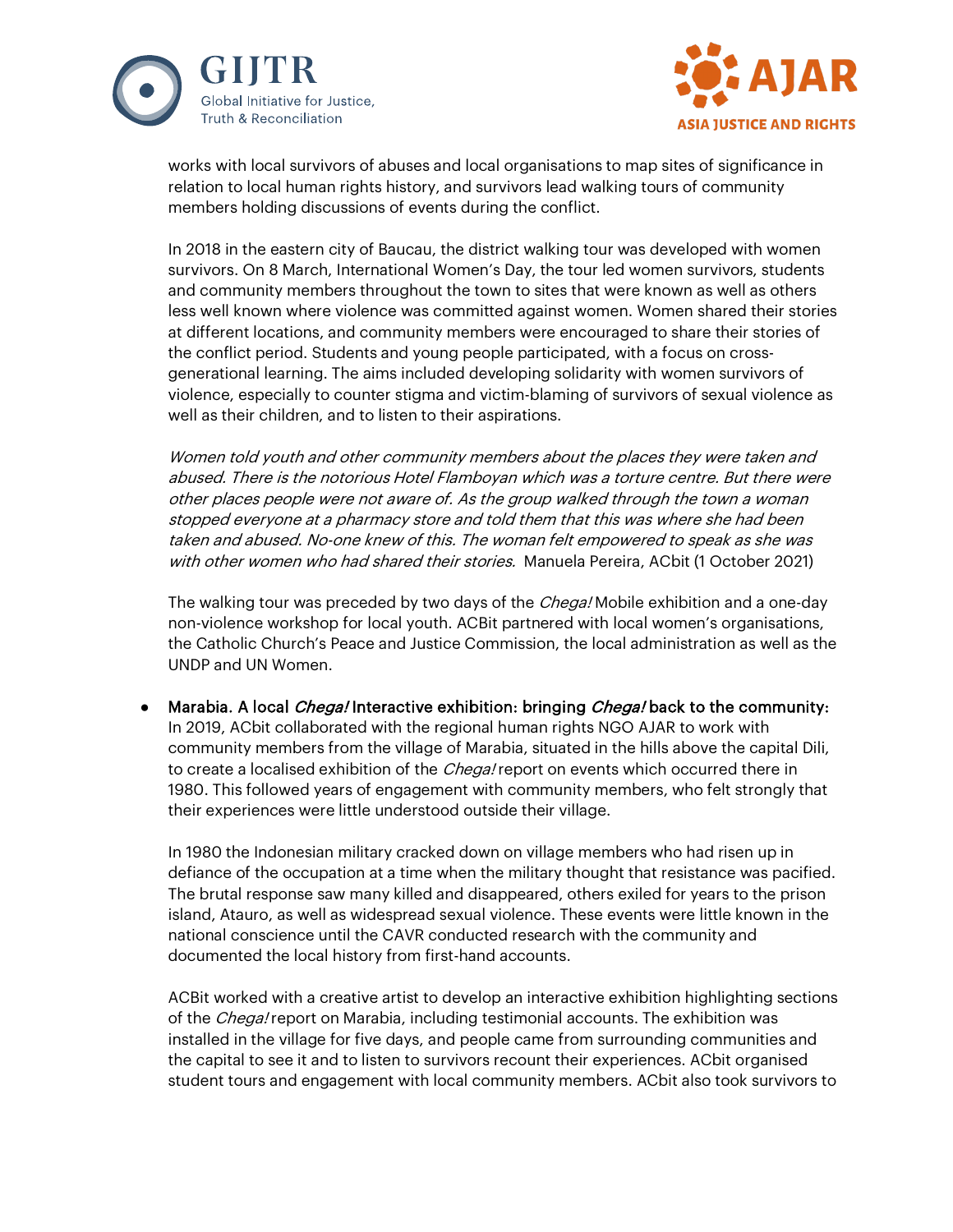



the island of Atauro, for their first return since their years of incarceration. In 2020, the exhibit was relocated to UNPAZ, the University of Peace.

Highlighting the detailed local stories in Chega! is a powerful way to bring back the CAVR report to the people who really made it. In Marabia we wanted the exhibition to help bring to life the testimonies that were told to the CAVR. We took photos of survivors as they are today, as well as historic materials we could find. Community members were happy that people visited from other villages and towns and the capital to learn about what happened. It helped make their story, before almost invisible, part of the national story. We had a large banner with a list of the disappeared, and over the five days we found that family members came and added names to it. The truth telling doesn't end with Chega! Galuh Wandita, AJAR (1 October 2021)

● Other civil society peace and human rights promotion programs: A number of NGOs and civil society organisations have sustained years of work promoting public education on peace and human rights, some have emerged especially in response to the 2006 crisis.

In 2007, the international NGO, Interpeace, established a presence with its local partner Centre of Studies for Peace and Development (CEPAD). Focused on the cycles of political crises and violence since 1999, Interpeace and CEPAD highlighted a gulf between citizens, authorities and elected representatives, disenfranchised youth, land disputes and domestic violence as threats to peace. In its program work, CEPAD focuses on addressing the issue of corruption, nepotism and collusion (popularly known as KKN). Much of CEPAD's work is at the policy level, though it has also built five Peace Houses in Timor-Leste. The Peace Houses are based on the traditional custom of *Fatin Nahe-biti*, or "meeting at the mat" to discuss and resolve disputes.

Following the 2006 crisis in Dili, students of the East Timor Students Solidarity Council and others who went on to establish the Peace and Conflict Studies Institute initiated conflict transformation dialogues with young people in some of Dili's most affected neighbourhoods. They organised a national youth dialogue later that year, with youth from all 13 districts. In 2007 they held a national Peace Camp, fostering peace building and conflict resolution leadership among young people.

Following on from the work of the Peace and Conflict Studies Institute at the State university, its founder recently established an independent Peace Centre in Dili, which focuses peace education and promotion around environmental issues, children and youth as well as engaging with rural farmers.

There have also been some notable achievements leveraging popular Timorese culture in support of peace and human rights following the 2006 Dili crisis. Music and visual arts in particular have been used by young people to express their desires for peace, inclusiveness and a better future.

Music, especially singing, is probably the most widespread popular culture of Timor-Leste. Young people in villages, towns and cities throughout the country love to sing - in choirs,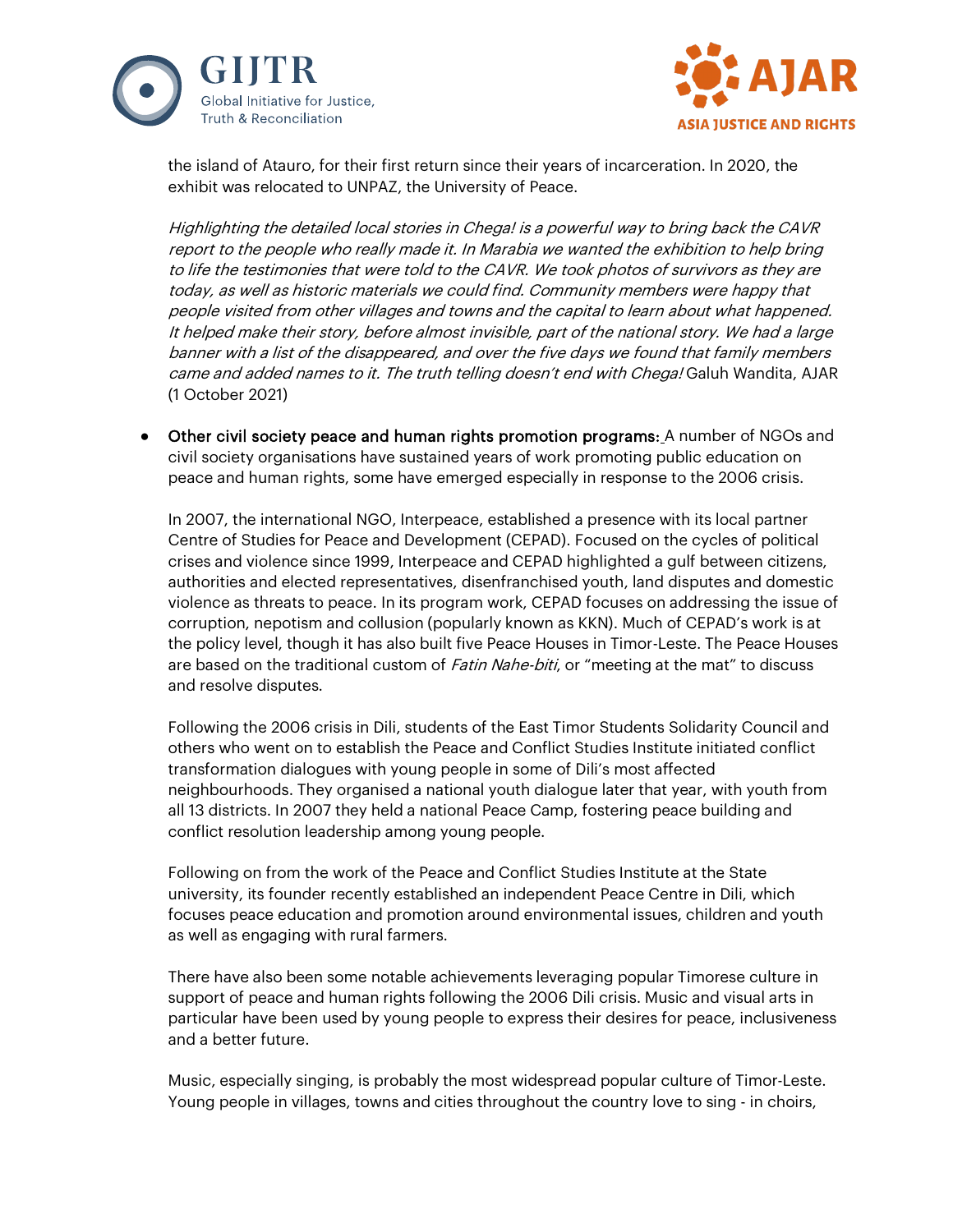



bands and individually. Since 1999 there have been countless community as well as national level music events promoting peace. Perhaps Timor-Leste's most internationally known musician is Ego Lemos - a former human rights worker during the Indonesian occupation and also a renowned permaculturalist. His songs are mostly in the Tetun language, and many celebrate human rights and peace as well as a strong affinity for the land of Timor-Leste. In 2009, Lemos won an Australian national film industry award for his song *Balibo*, which featured in the movie of the same name based on the story of the killing of Australian journalists in 1975 by the Indonesian military.

Arte Moris (Living Art) - Dili's free art school: In 2003 Arte Moris, a non-profit free art school and artists association, opened in Dili and has fostered a movement of young Timorese artists which has seen a new wave of Timorese creativity and vernacular expression. The group conducts workshops in Dili as well as districts. Many art works stand out for their visible signals of local Timorese traditional symbols at the same time as exploring contemporary artistic styles. The results have been a powerful expression of youth identity in a time when younger generations have often felt marginalised from the political space. Many art works explore human rights, not through the prism of past conflict but through the everyday challenges and hopes for young people.

In 2005 Arte Moris collaborated with the CAVR to create a public exhibition creatively expressing human rights highlighted by the commission's work.

Following the 2006 crisis in Dili, Arte Moris and young artists initiated, with government support, a public mural campaign to promote peace and unity. Large murals featured in public spaces throughout the city, and in many other towns across the country. Murals and graffiti art continue to be popular ways for youth to express themselves across Timor-Leste, and many themes relate to peace, inclusiveness and human rights.

In 2007, Arte Moris supported the establishment of the Afalyca Art Centre in Baucau, the second city. Afalyca is a cooperative community-focused organisation which holds after school classes for youth in drawing, painting, music and dance. Artists have also participated in public mural projects, supporting campaigns of peace.

Operating for nearly 20 years as a free art school for Timorese youth, in 2021 Arte Moris faces a crisis which threatens its ongoing existence as it has been evicted from its Dili premises.

Laloran Justicia (Waves of Justice) Television drama series: In 2017 the Timor-Leste Provedor for Human Rights and Justice partnered with regional human rights NGO, AJAR, and local producers Dili Film Works to develop a 20-part television drama series focused on human rights education. The Tetun-language series was described as presenting "high stakes law and order drama, family tensions, football, music and love stories in combination with important human rights and democracy themes." One episode focused on the story of a child of the "stolen generation" during the conflict years, when Timorese children were abducted to Indonesia - utilising the *Chega!* report as a resource. Launched at the capital's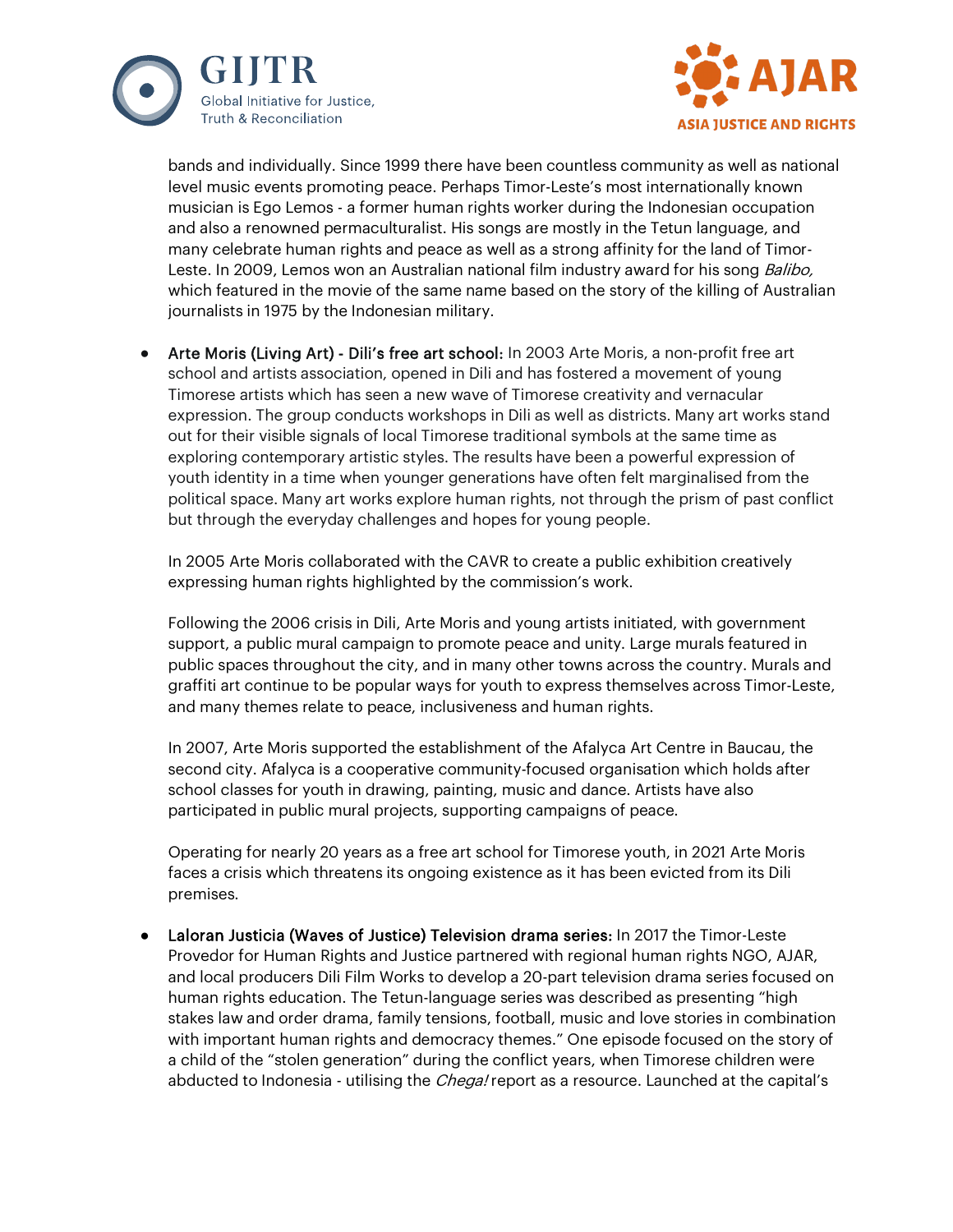



cinema complex, the series was broadcast on the national television network, especially targeting youth audiences.

# Successes and Challenges

#### Successes:

Success 1: A fundamental success of the new nation has been the embedding of a constitution with strong human rights guarantees and the creation of a society that aspires to respect the fundamental rights and freedoms of all its peoples. Timor-Leste has robust political debate, civil society organisations and freedom of the press.

In education, a major success has been the establishment of a new, Timorese education system and significantly increased student enrolment and attendance, especially at primary level. The development of a Timorese curriculum for Years 1-6, completed in 2015, was a significant success, including the incorporation of material from the CAVR Chega! report in curricula and support materials.

Success 2: The achievement of Timorese human rights experts and activists to put a truth and reconciliation commission on the transitional agenda bore fruit in the establishment and work of the CAVR. The CAVR itself has been assessed by international experts as among the most effective truth and reconciliation commissions worldwide: it conducted a highly participatory program of work across the whole country, delivered a detailed report based on first hand accounts of thousands of Timorese people as well as detailed secondary research, and laid out a pathway for action with regard to safeguarding human rights, justice and peace including in formal and informal education related to human rights, history, justice, reconciliation, peace and conflict studies. It left an unparallelled archive of Timorese resource material for future human rights, history, peace and conflict studies.

Success 3: The CTF is the first example worldwide of a bilateral truth commission by two countries previously at war. While the CTF received significant criticism from human rights organisations, ultimately its final report was a rare example of an Indonesian State body documenting the responsibility of Indonesian institutions for crimes against humanity and war crimes. The report was officially accepted by the President of Indonesia, providing a rare acknowledgement of this State responsibility.

Success 4: Civil society production of the 5-volume youth comic book version of the CAVR final report has created an education resource for use in schools, in the Tetun language. It continues to be an important resource today. Innovative NGO programs initiated school study tours to the museum at the former CAVR headquarters and other sites of human rights significance. Significant achievements have been made by civil society outreaching to district and rural communities, to bring the *Chega!* report to the people, and to foster new community and educational activities at local level to promote understanding of the conflict, human rights and peace. They have also promoted the resilience of some of the most vulnerable survivors of violence, in particular women, and helped them be community educators.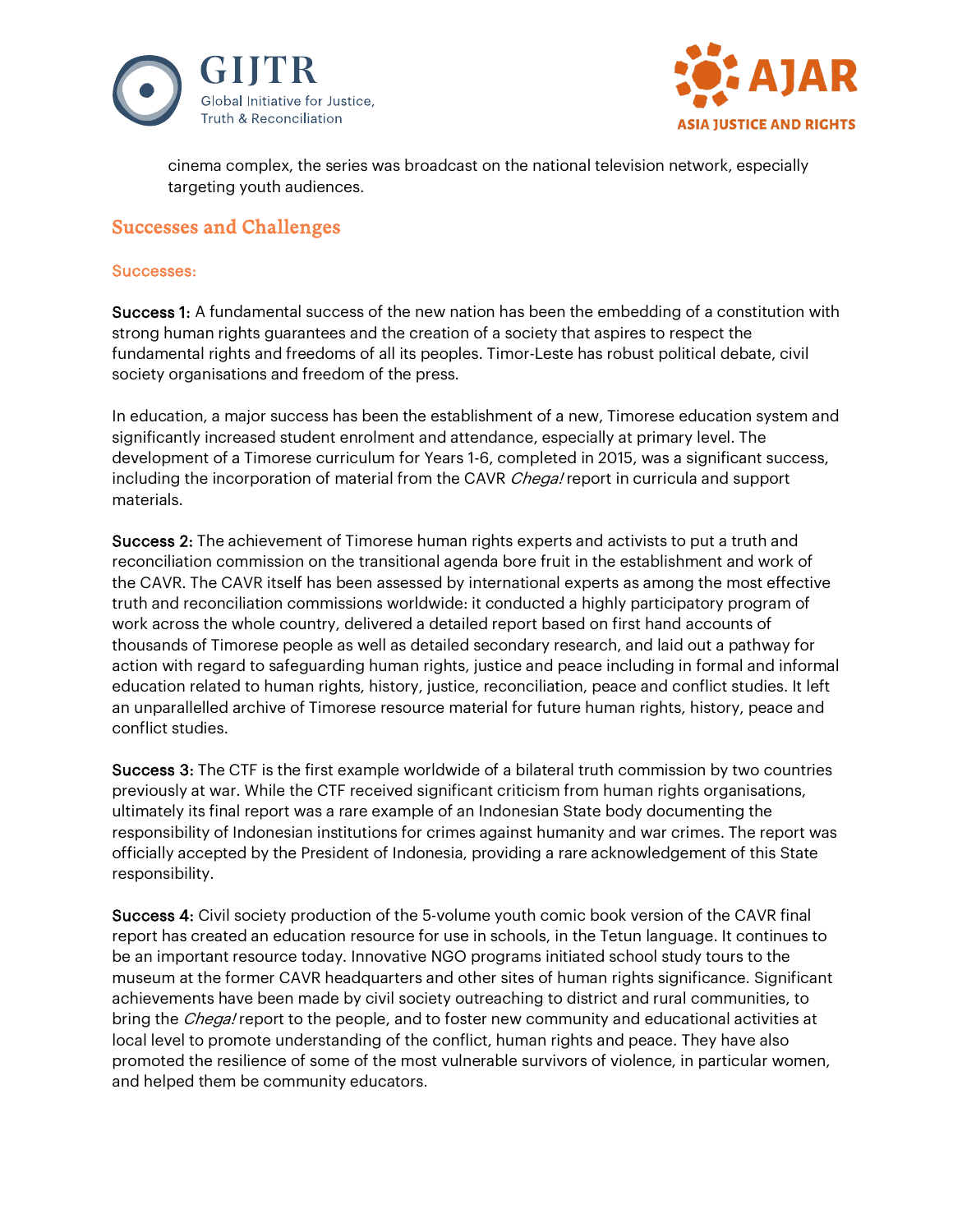



Civil society organisations created innovative and creative programs to engage young people following the 2006 crisis, leveraging popular culture including art, music and sport to promote positive youth engagement, participation and leadership.

Success 5: After many years of civil society advocacy, the establishment of the legally mandated Centro *Chega!* Nacional created a politically and organisationally sustainable mechanism to coordinate systematic implementation of the CAVR recommendations. This is one of the few such official follow up institutions worldwide established at the completion of a truth and reconciliation commission. The operation of the former prison as a museum, research and archive centre offers a place of continued memorialisation and learning.

## **Challenges**

Challenge 1: At the end of 24 years of conflict, there were many competing priorities as the new nation-State established institutions and programs with limited human and financial resources. Since 2002, the people of Timor-Leste have been engaged in a challenging process of State- and nation-building at the same time as addressing a history of conflict which wrought enormous damage at all levels of society as well as on individuals. Major social challenges include the steep divide in economic and social opportunities between the capital city and regional and rural communities. Poverty, especially outside the capital, is still pervasive. The high birth rate has led to a large youth population which suffers high rates of unemployment and lack of opportunities. Youth disenfranchisement and alienation from the small political class is a persistent risk. An effective political voice for young people remains a challenge. Domestic violence against women is recognised as a major social problem. There have been periods of political instability, including the major crisis of 2006 when the actions of political actors and the military and police led to a spiral of violence.

Challenge 2: In education the start up challenges were exacerbated by the need to address virtually all aspects of standing up a new education system suitable for Timorese culture and society with very few resources, from rebuilding destroyed schools, recruiting and training a whole new cadre of teachers, and a lack of any Timorese oriented curricula or educational materials. Language has also proved a challenge in the education system, since both students and teachers have been required to learn Portuguese as the main language of instruction.

A lack of experience among Timorese educationalists required the new Ministry of Education to turn to external sources to develop the first national curricula in the years following the restoration of independence. Combined with the lack of developed Timorese source material, especially at this time before the CAVR, this did not result in curricula rooted in Timorese culture, history and experience. Since this first curricula, the planned process to reform the school curricula has been slow in implementation - with primary education curricula completed in 2015. The reform of secondary education curricula has not been completed.

This has resulted in important national resources such as the CAVR final report and other archival materials being underutilised at a time when there are few if any such comparable source materials. Continued reliance on bilateral support for development of education materials, from Portugal,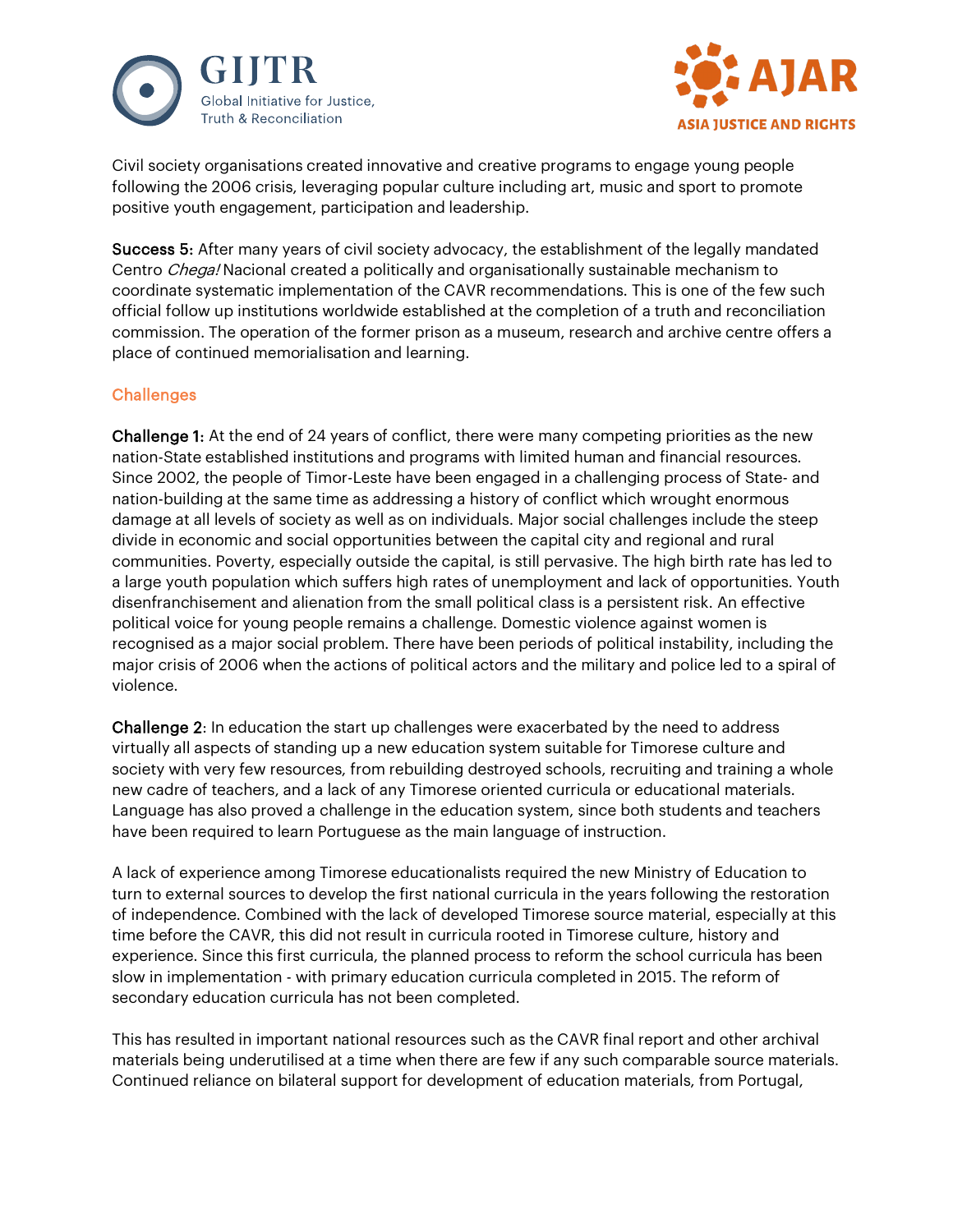



presents the risk of a lack of Timorese perspective and cultural and historic foundation in subjects such as human rights, history, peace and democracy.

Challenge 3: In schools, a major factor remains the quality of education. In addition to reformed curricula and more Timorese educational materials (especially in the Tetun language), sustained teacher training is required to develop pedagogical skills. Since independence, much focus of teacher training has been on Portuguese language skills, leaving a gap in teaching skills. This affects teaching related to human rights, history and peace especially at middle and high school levels where - combined with a lack of a reformed Timorese curricula and adequate materials teachers are not well prepared in this field.

The Catholic Church is a highly influential institution across Timor-Leste, and an important actor in the education field. Especially in the field of teacher training, it would play a more leading role in human rights training practices including utilisation of the Chega! report.

Related to this is the persistent lack of relevant education materials in the official language most understood by teachers and students alike, Tetun. In classes, a common practice is to use text books written in Portuguese, and then for teachers to explain and lead discussion in Tetun so that students can understand issues. There is a significant need to invest more in the development of Tetun as a written language, and to develop more educational materials in Tetun including in relation to peace, human rights and democracy.

Challenge 4: Slow engagement with CAVR recommendations: a lost decade. The National Parliament and successive governments did not engage with the CAVR final report. In some respects, the 2006 Dili crisis deflected political attention for several years. The result is that the opportunities presented by the CAVR final report, including in formal and informal education, have not been fully seized. The 2005 report has still not been adequately utilised for education purposes.

Challenge 5: The CAVR recommendations on justice were robust, including calling for action in relation to senior Indonesian figures. These were not welcomed by senior Timorese leadership who pursued a policy of friendly relations with its large and powerful neighbour, Indonesia, for political reasons including security, stability and economic well-being. It is possible that reluctance to engage with these justice recommendations also affected follow up on less controversial recommendations such as those on education. In this sense, there can be a tension between a focus on human rights and a political focus on peace, or at least stability.

Challenge 6: The CAVR final report narrative is a history of the conflict and struggle for self determination through a human rights lense, based largely on the voices and experiences of Timorese victims of violations. Since the early years of nation-building senior political leadership and successive governments have invested heavily in a different narrative of these years, one based on valorising the Resistance in particular its armed wing. This narrative does not focus on victims of violations, but on those who directly fought for victory. This victory narrative does not fully align with the people's narrative of suffering recorded in *Chega!* Over time, Timorese historians and political scientists are likely to constantly revisit these themes and find that it is possible to develop a multi-stranded national narrative and educational materials, but in the early days of independence the emphasis by successive governments has been more single tracked.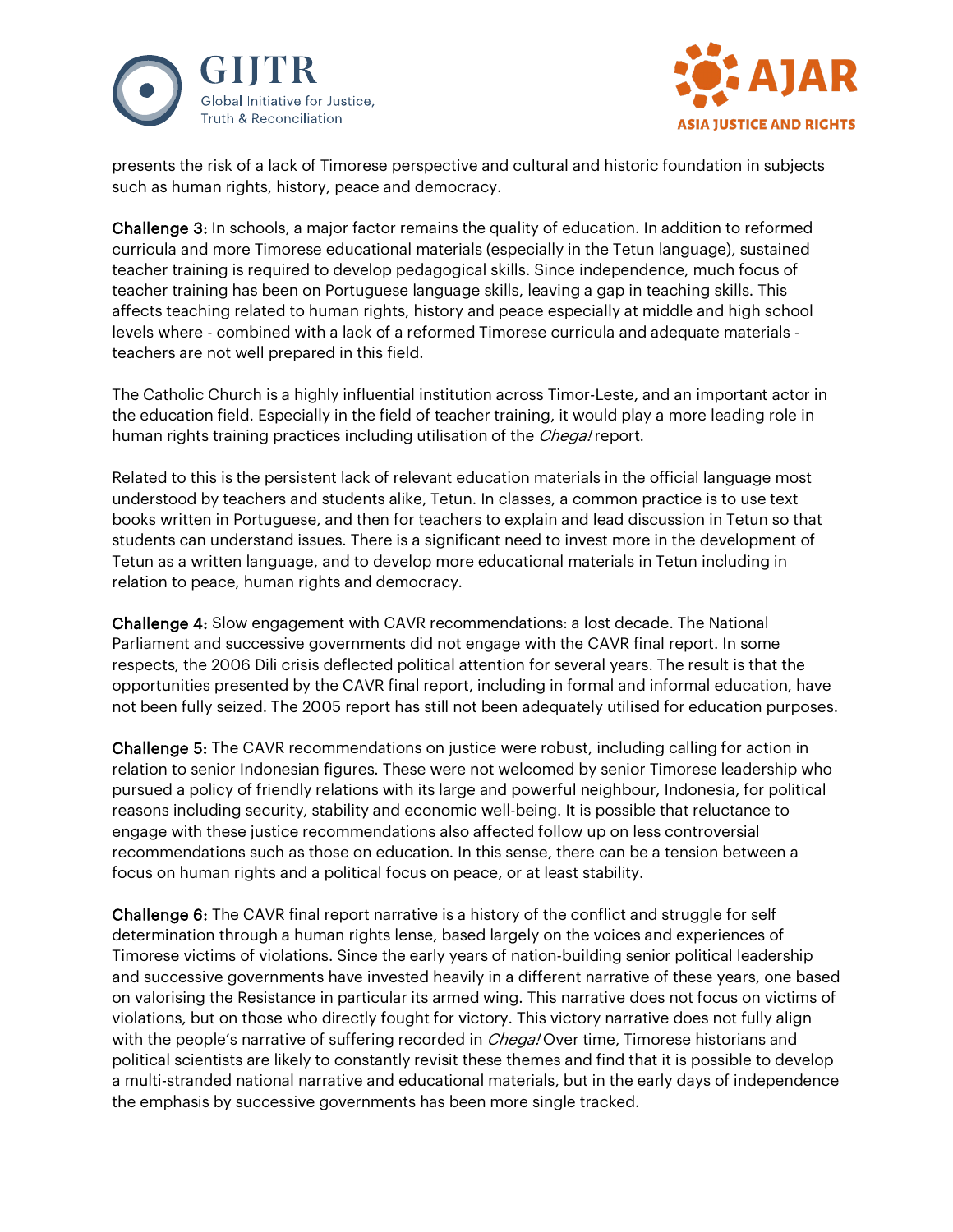



Challenge 7: Timor-Leste has limited national resources for the development of national history and peace and conflict studies. With no History faculty at university level, there are missed opportunities to develop new research and educational materials based on the CAVR final report and archives and to conduct new research.

Challenge 8: Timor-Leste is only now developing a legislative framework for the custody and management of the national archives, including the CAVR archives. This means that until now the main effort has been limited to preservation of archives. Policies of access to archives for educationalists, researchers, historians and others need to be developed and the management of active "live" archives will require skilled human as well as financial resources. This is essential if future educational materials are to be developed, especially by Timorese.

# Section 3: Lessons, Reflections and Recommendations

## Lessons Learned: Peace and Human Rights in Curriculum Reform

- Development of curricula and educational materials centred on Timorese culture and experience has been a challenge, and progress has been slow. It took years for the Ministry of Education to develop capacity to manage this process, and reliance on international actors has been heavy - at times influencing the perspective of content. This continues to affect the curricula for Years 7-12.
- There is a major challenge to develop and access Timorese content for education, in all fields. For human rights, peace, democracy and history studies, Chega! and other CAVR resources represent a unique and still largely untapped Timorese source for educational content, especially for middle and high school as well as higher studies and research in subjects such as human rights, peacebuidling, democracy, history and gender studies.
- Even with curricula reform, there is a need to develop more Timorese-centred educational materials including in the most widely used official language, Tetun.
- Teachers and students seek more creative tools like videos and exhibitions to enhance learning on issues related to human rights, historical conflicts and peacebuilding.
- Teacher capacity is another major factor to effective learning. There is a significant need for systematic teacher training on pedagogy and specifically related to human rights, peace and democracy studies. In Timor-Leste, since 2002 time and resources have been largely focused on training teachers in the Portuguese language.

## Role of Multi-Stakeholder Participation

● The lesson of the 2013-15 process of curricula review for Years 1-6 is that multistakeholder consultation led by a specialist curricula team in the Ministry of Education can elicit and utilise valuable inputs from a wide range of society. This was a better model for developing a Timorese-centred curricula than outsourcing to international organisations such as foreign universities.

## Outcome of Informal Initiatives

● Victims associations are an important stakeholder in driving discussion of how to address the legacy of mass human rights violations, including reconciliation. They have much to contribute, and by actively driving policy discussions and programs this also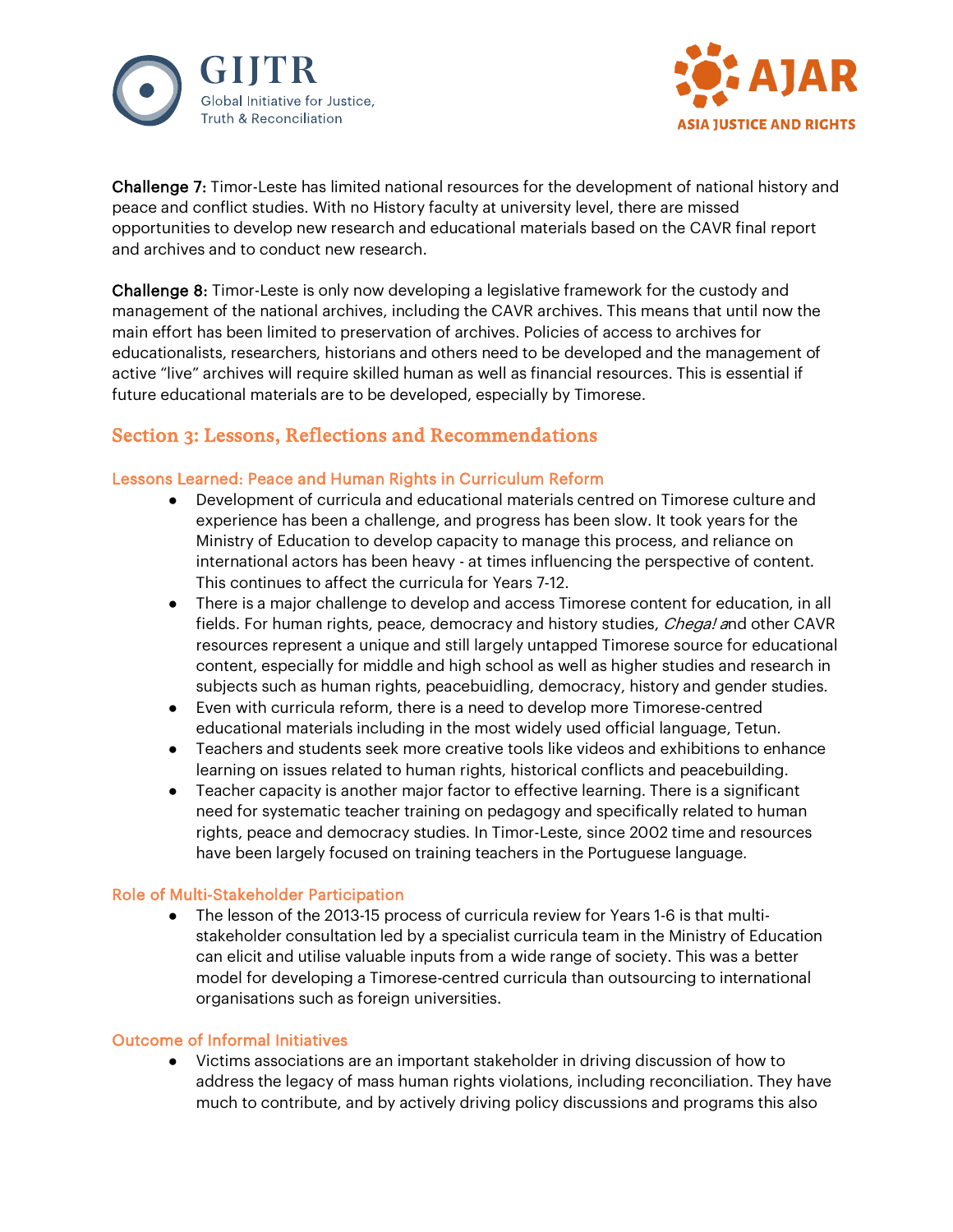



helps restore their agency and dignity. However, survivors of historic abuses are often among the most marginalised in society, and it takes sustained advocacy to them to gain a seat at the table.

- State and government programs in districts and rural communities are limited. Survivors and communities in these areas often feel excluded and marginalised. It has taken NGOs' and civil society organisations' innovative programs to try to fill this gap.
- While civil society initiatives resulted in production of valuable educational materials based on the CAVR report, *Chega!*, much more could have been achieved in the first 15 years after the commission if there had been early full buy-in by the Ministry of Education as well as the Catholic education system.

## Adoption and Inclusion of Curriculum Reforms

- The establishment of the CAVR as an official State institution facilitated an authoritative nationwide truth and reconciliation process which garnered widespread buy-in by victims of violations and communities across the country.
- While it was belated, the establishment of the Centro Nacional Chega! has enabled a system-wide planning process with all of government on the implementation of CAVR recommendations. This has given clarity and legitimacy to engagement with the Ministry of Education in a way that was not possible for civil society organisations.
- The inclusion of *Chega!* In the reformed Year 4-6 curricula made a big difference to focus on its educational value; with the reformed curricula for Years 7-12 still pending, there is much more ad hoc utilisation of *Chega!* materials by teachers.

## Improvements for the Future

- If it could have been politically achieved, it would have made a big difference to have the CNC follow on institution to the CAVR established immediately at the close of the commission. Alternatively, the CAVR could have had its mandate extended for a period to enable the authority of its mandate and leadership to maintain momentum on publication and dissemination of materials and engage with educational authorities without the years of delay that occurred.
- Despite efforts at the time, there was a need to foster more political champions to support utilisation of *Chega!* and implementation of its recommendations - including full utilisation within the education system.
- The CAVR could have brought in Timorese educationalists during the process of its work to demonstrate the value of its report and other resources for future curricula and educational materials. A committee could have been established to carry this work forward, to maintain momentum when the CAVR completed its work and closed.

#### Recommendations for Other Contexts

- It is necessary to build coalitions of multi-stakeholders to support development of human rights and peace education. Political and high profile champions, as well as leading educationalists, are needed to help gain priority for this work. This is especially important in post conflict societies, where there are many competing priorities and limited resources and where politics can be unstable.
- Helping victims of historical human rights violations galvanise into associations or NGOs assists them to be effective advocates for programs such as human rights education.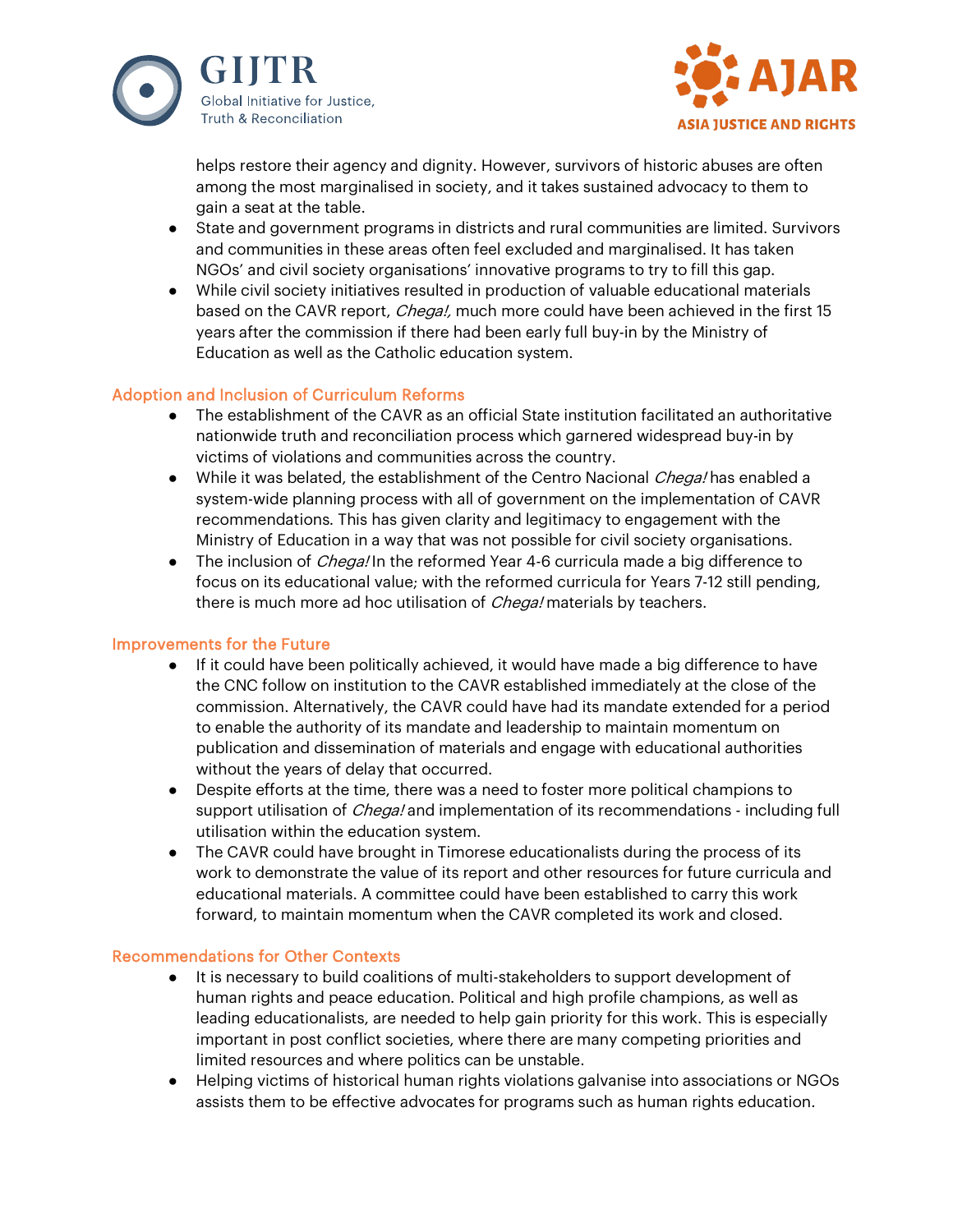



Well organised, victims groups are likely to be among the most persistent voices for quality education about human rights and peace, to ensure non-repetition of their terrible experiences.

- Identifying authoritative national sources for curricula content in subjects such as history, human rights and peace studies can be challenging in post-conflict periods. Political divisions often date back to conflict era issues, and it can be difficult to get agreement on content which relates to this era. There may also be strong counter narratives driven by political forces, which over-ride the focus on human rights. When there is an authoritative national human rights institution such as the CAVR, with well documented human rights material, this should be utilised for educational purposes. Teaching human rights through lived experience and the history of a society grounds the lessons in a way that is applicable to students' lives.
- In addition to curricula, class plans and educational materials, teachers need training on human rights and peacebuilding programs.
- It is important to develop participatory and educational opportunities for youth outside the formal education system, to engage them in building a culture of peace and human rights. This need is heightened in countries with high youth unemployment where alienation and marginalisation are serious issues. Tapping into popular culture and supporting youth to express themselves in their own ways can be powerful. This needs to be connected to developing economic opportunities for young people, for a culture of inclusiveness and hope.
- Inter-generational learning is a powerful tool. School children visiting local sites of historical violations, participating in commemorative events, listening directly to those who experienced violence and conflict are powerful learning tools which can complement more formal education approaches. Survivors themselves can be powerful educators, adequately supported.
- Special efforts need to be taken to ensure students and teachers in rural and remote regions have access to educational materials and experiences. Organised educational trips to the capital city to visit sites of conscience are one useful initiative. Also, localising learning by enabling communities and students to explore their families' and community's human rights history can produce powerful educational experiences.

# References

First National Development Plan 2002. Planning Commission Dili May 2002. [https://policy.asiapacificenergy.org/sites/default/files/National\\_Development\\_Plan.pdf](https://policy.asiapacificenergy.org/sites/default/files/National_Development_Plan.pdf)

Second Timor-Leste Strategic Development Plan 2010-2030. <https://www.adb.org/sites/default/files/linked-documents/cobp-tim-2014-2016-sd-02.pdf>

Education in Timor-Leste: Envisioning the Future. Robin Burns, Independent Education Consultant. Journal of International and Comparative Education, 2017. Vo 6, Issue 1. <https://files.eric.ed.gov/fulltext/EJ1210098.pdf>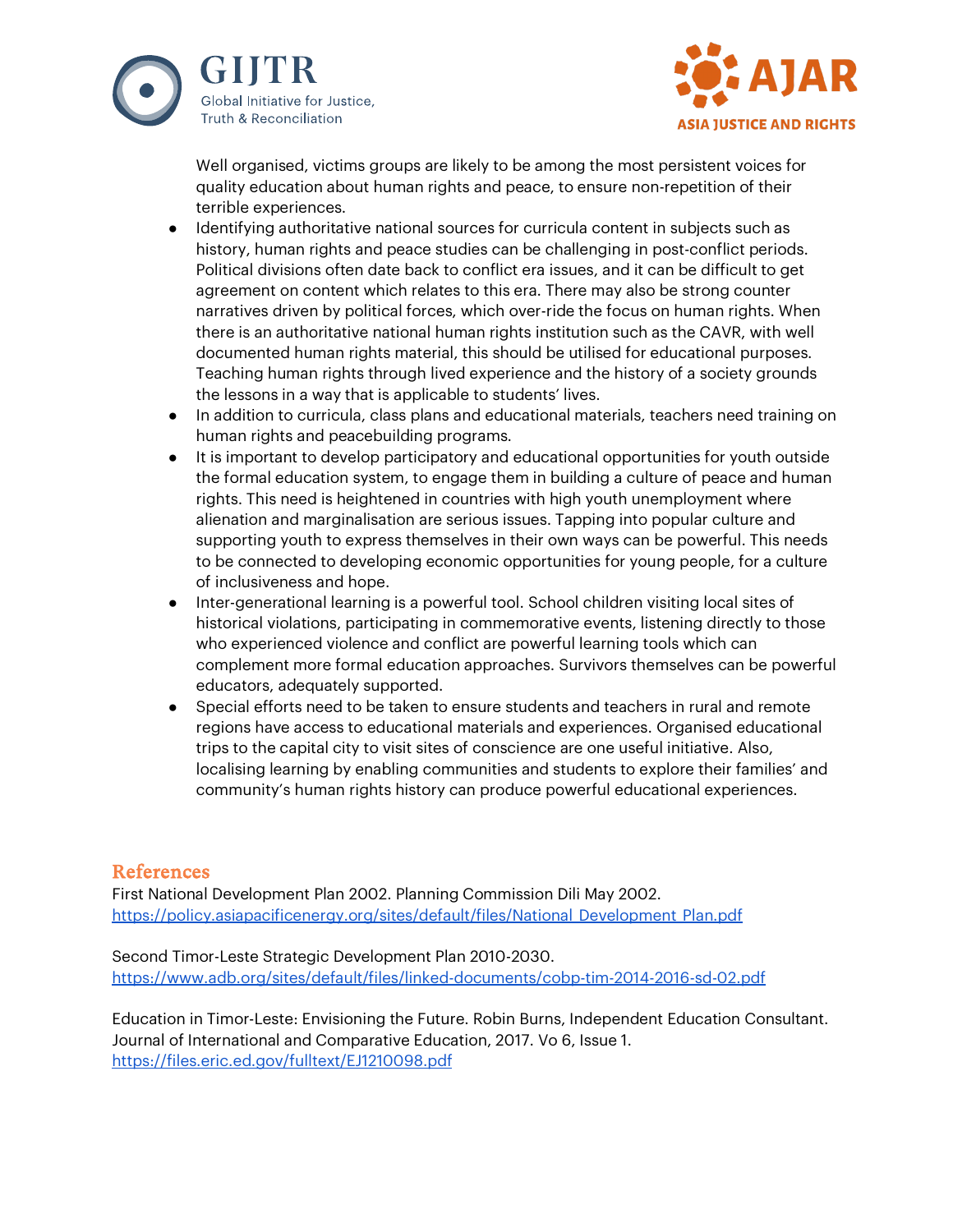



Competing visions of education in Timor-Leste's curriculum reform. Laura Ogden.The International Education Journal: Comparative Perspective, Vol. 16, No. 1 2017, pp. 50-63 <https://openjournals.library.sydney.edu.au/index.php/IEJ>

"Writing History in Post-Conflict Timor-Leste" in Understanding Timor-Leste: Proceedings of the Timor-Leste Studies Association conference. 2010. Hawthorn, Swinburne Press, pp124-130. [https://researchbank.swinburne.edu.au/file/0b44c19c-d65c-4ec7-84ae-](https://researchbank.swinburne.edu.au/file/0b44c19c-d65c-4ec7-84ae-9135ab8e47dd/1/PDF%20%28Published%20version%29.pdf)[9135ab8e47dd/1/PDF%20%28Published%20version%29.pdf](https://researchbank.swinburne.edu.au/file/0b44c19c-d65c-4ec7-84ae-9135ab8e47dd/1/PDF%20%28Published%20version%29.pdf)

Chega! Final report of the Commission for Reception, Truth and Reconciliation. 2005. Centro Nacional Chega! <https://chega.tl/downloads/#chegareport>

Per Memorium ad Spem. Final report of the Truth and Friendship Commission. 2008. <https://chega.tl/downloads/#permemoriamadspem>

Inconvenient Truths: The fate of the *Chega!* and *Per Memoriam Ad Spem* reports on Timor-Leste. Budi Hernawan and Pat Walsh. Asia Justice and Rights (AJAR), August 2015. <https://patwalsh.net/wp-content/uploads/Inconvenient-Truths.pdf>

National dialogue on identifying challenges to peace in Timor-Leste. Dili City of Peace. Government of Timor-Leste press release 29 May 2009.

<https://reliefweb.int/report/timor-leste/national-dialogue-identifying-challenges-peace-timor-leste> Centre for Peace and Conflict Studies, University of Timor-Leste <https://pcsctl.wordpress.com/about-us/> How Arts Heal and Galvanise the Youth of Timor-Leste <https://theconversation.com/how-arts-heal-and-galvanise-the-youth-of-timor-leste-73927>

Reflecting Human Rights and Peace in Timor-Leste as an 'Outsider'. 12 July 2021 by [Khoo Ying Hooi.](http://www.th.boell.org/en/person/khoo-ying-hooi) <http://www.th.boell.org/en/2021/07/12/human-rights-timor-leste-outsider>

Freedom of Expression at Arte Moris in Dili, Timor-Leste <https://lifetoreset.wordpress.com/2013/08/01/freedom-of-expression-at-arte-moris-dili-east-timor/>

Afalyca Community Arts Centre, Baucau <https://afalyca.wordpress.com/>

## **Interviews**

Jose Luis de Oliveira Lucia de Araujo Manuela Pereira Hugo Fernandes Helen Hill Debbie Katzman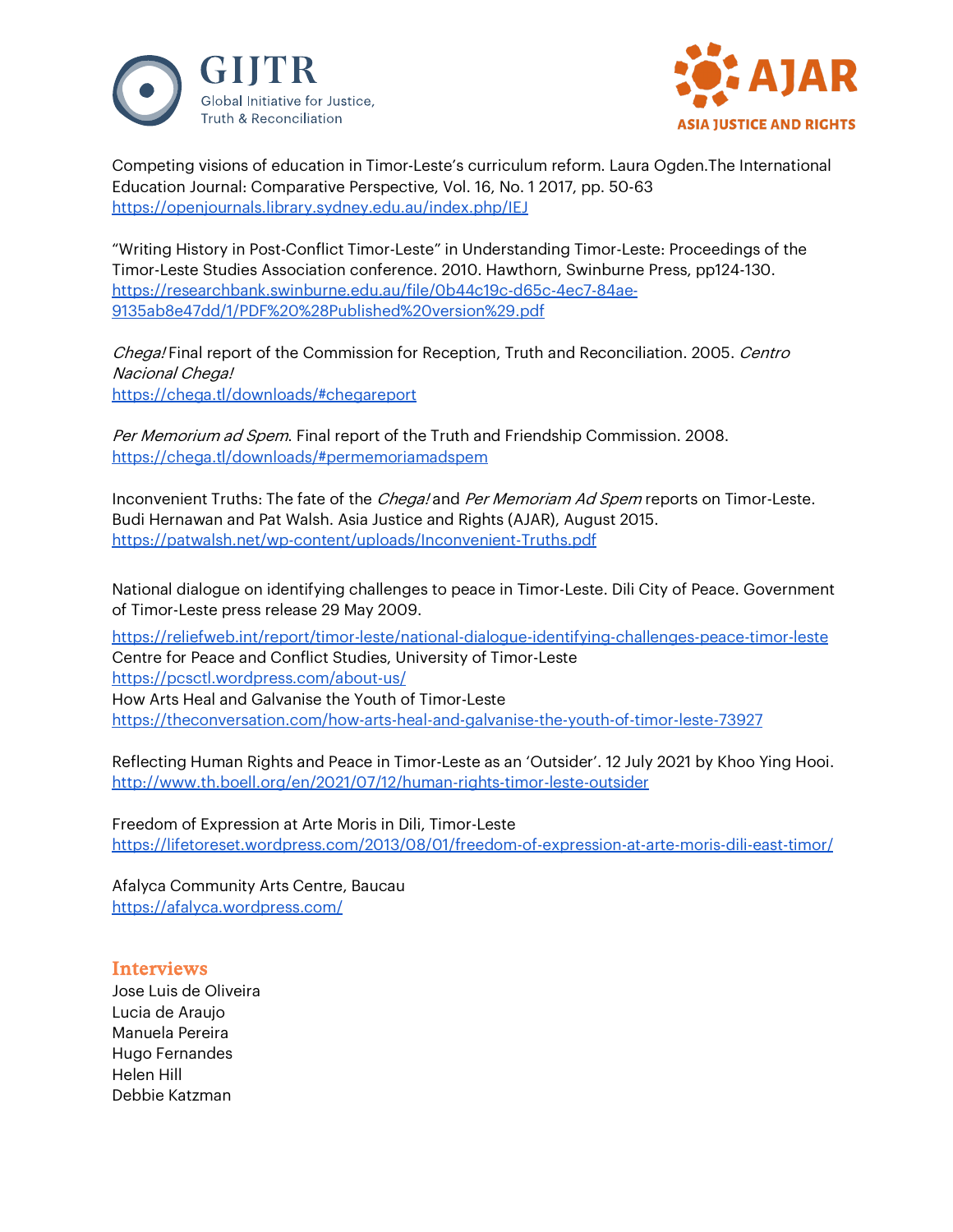



Pat Walsh Galuh Wandita 10 Teachers and Students

#### ------------------

# CHEGA recommendations related to human rights curricula, programmes etc:

3.4.4. The public campaign to raise awareness and support for the prevention of domestic violence be continued and intensified, particularly in the districts.

3.4.6. The education system in Timor-Leste, both governmental and private, promotes values in education and develops courses and teaching methods to impart skills and a culture of peace, respect, and non-violence to students, including exposure to East Timorese and other figures who achieved their goals, both big and small, peacefully.

3.4.7. The power of sport, music, drama and other arts in Timor-Leste are harnessed as tools to promote peace, non-violence and the building of positive values and community relations, especially among youth.

3.6.1. A comprehensive civic education programme is implemented that is focussed on the structure, institutions and processes of democracy and the rights and obligations of citizens; this programme should also be taught in the schools.

3.7.3. The Government and Church education systems collaborate to develop a human rights curriculum and teaching methodologies for use at all levels of the education system and that makes use of this Report and related materials to ensure the course is grounded in Timor-Leste's lived experience.

3.7.5. The Department of Education, teachers and academics make use of the multi-media resources created and collected by CAVR - during its work on reconciliation and its inquiry into the period 1974-1999 - as a way of enriching East Timorese content in the education curriculum and to assist in the teaching of history, political science, conflict resolution, international relations and law.

4.1.1. The diverse contributions of women involved in the Resistance – internally and in the diaspora - be more fully recognised and that additional ways of documenting and disseminating their contribution be developed, including for teaching in the schools.

4.1.6. The National 16 Days of Activism against Violence against Women be continued each year and be intensified particularly in the districts.

4.1.8. The harmonisation of Timor-Leste laws with the Convention on the Elimination of All Forms of Discrimination Against Women (CEDAW) is continued, that adequate capacity is provided to institutions responsible for the implementation of CEDAW and reporting to the UN on Timor-Leste compliance with CEDAW, and that understanding of CEDAW is promoted in the community, particularly through the education system, the media and the Church.